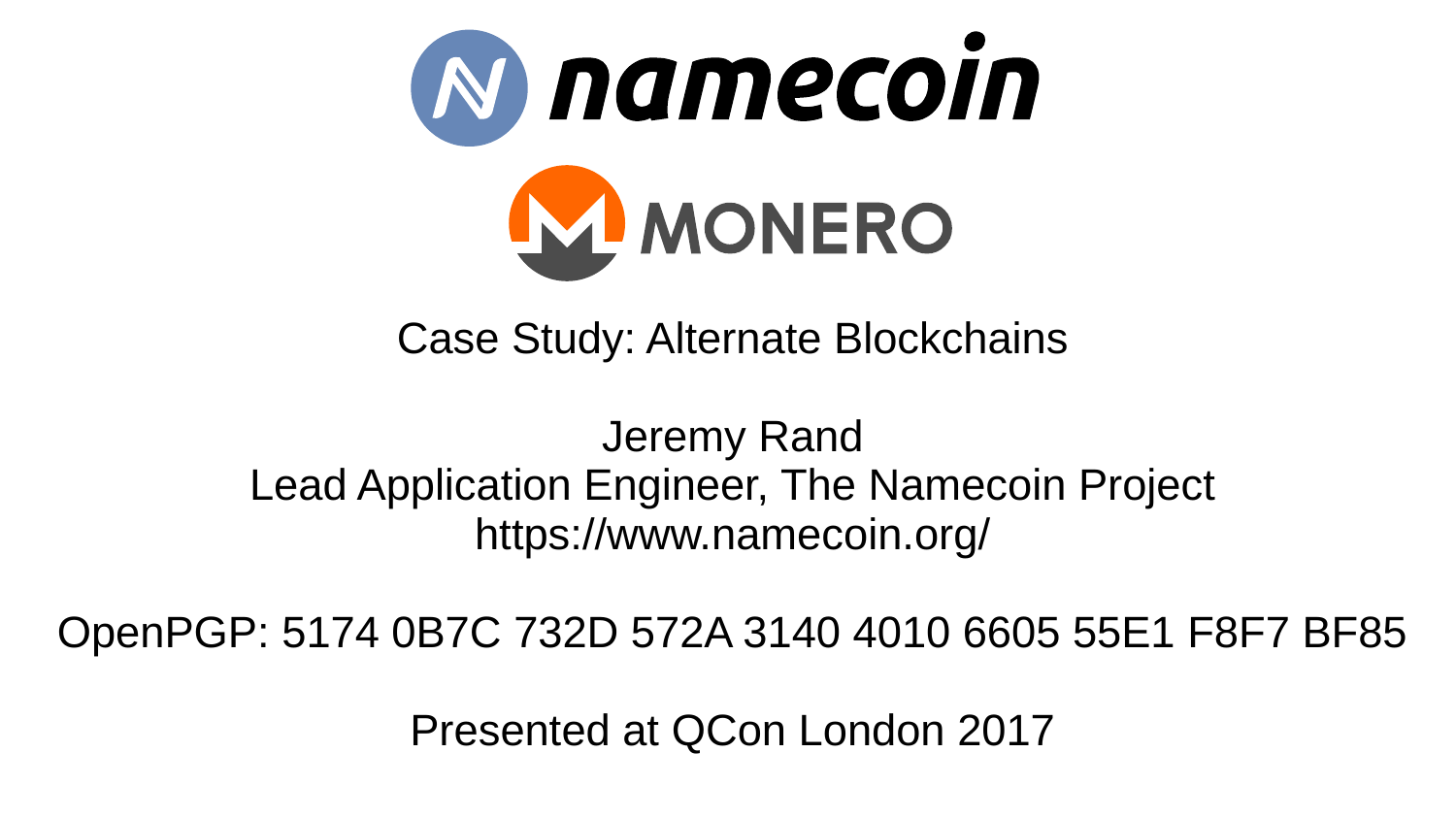### There are a lot of blockchains.

- Bitcoin is the most secure.
	- The oldest.
	- The highest commerce volume.
	- The most developers.
	- The highest market cap.
	- The most code review.
	- The most incentive to attack.
	- The most academic analysis.
	- The highest mining hashrate.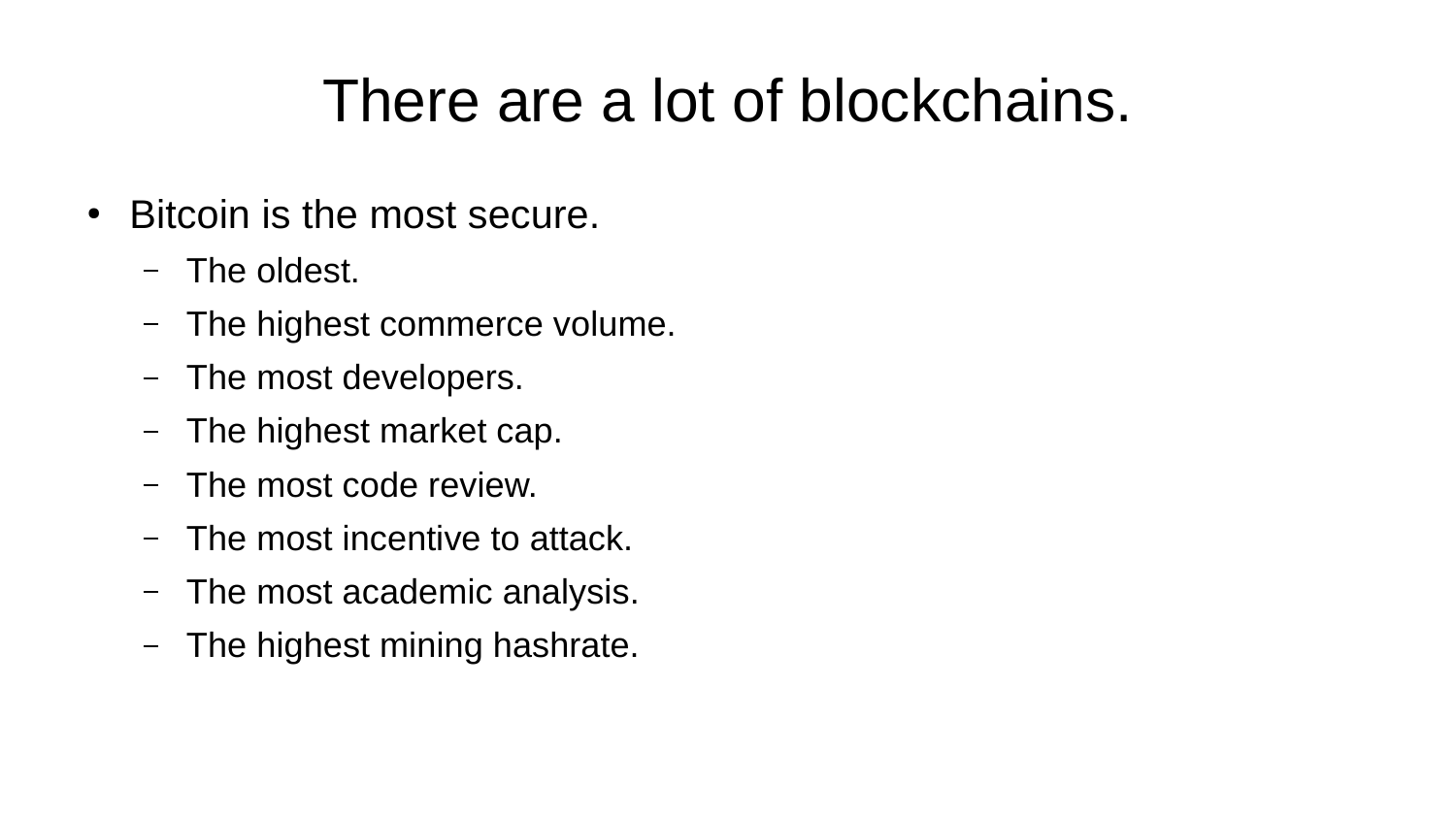# And yet people use other blockchains too.

- Why would other blockchains exist?
	- Most common modern reason: ethically dubious money-making schemes.
	- Blockchains are difficult to understand even for technically inclined people.
		- Weird chimeric combination of cryptography, distributed systems, economics, game theory, and some graph theory and politics mixed in.
	- Investors and end users almost invariably are incapable of evaluating blockchain technology details.
		- Yet investors and end users have somehow convinced themselves that blockchains will make them loads of money and/or make the Internet secure and/or overthrow the government.
	- Result: scammers create blockchains and easily acquire investors and users.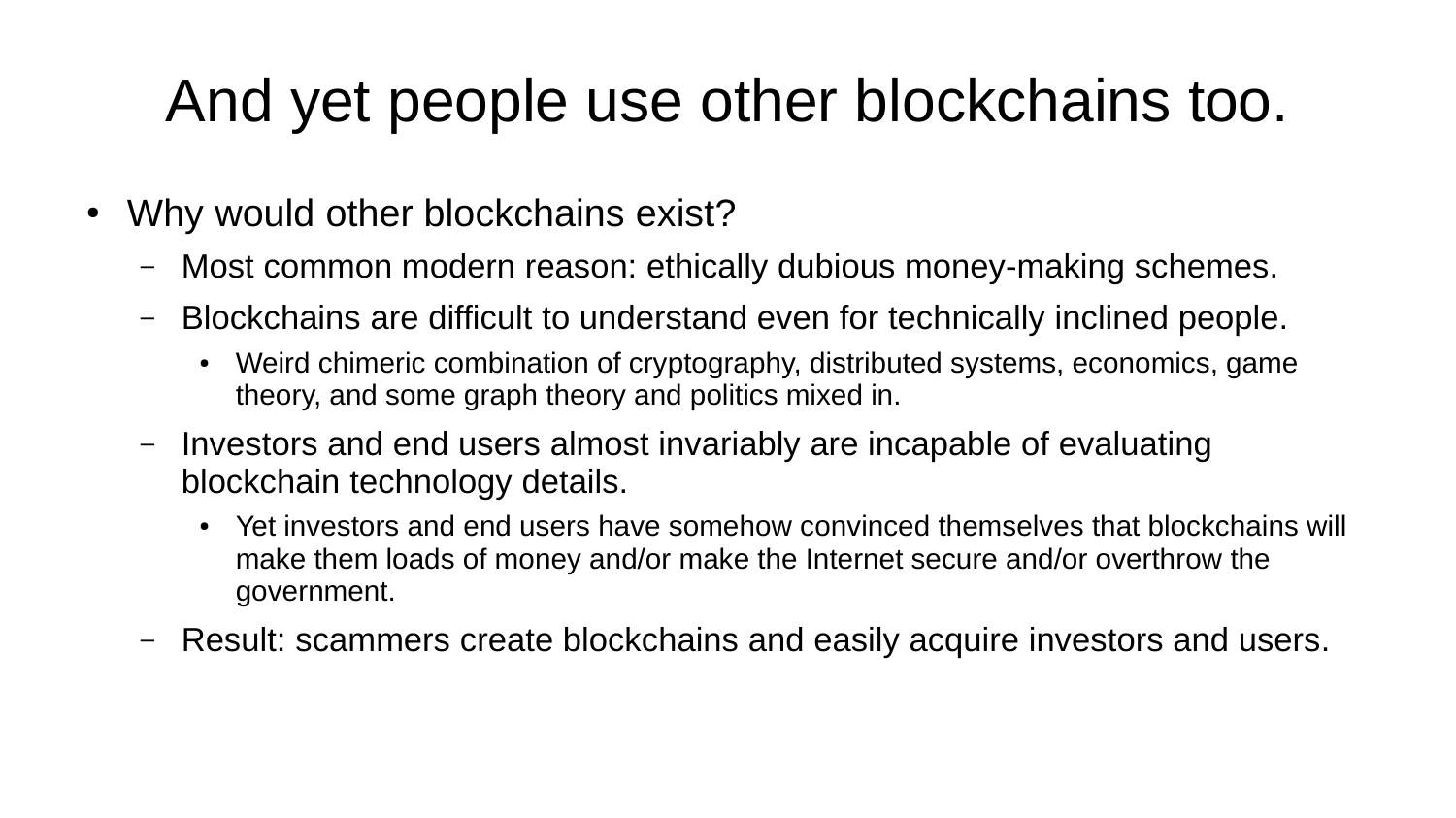## Are there legitimate non-Bitcoin blockchains?

• I think so.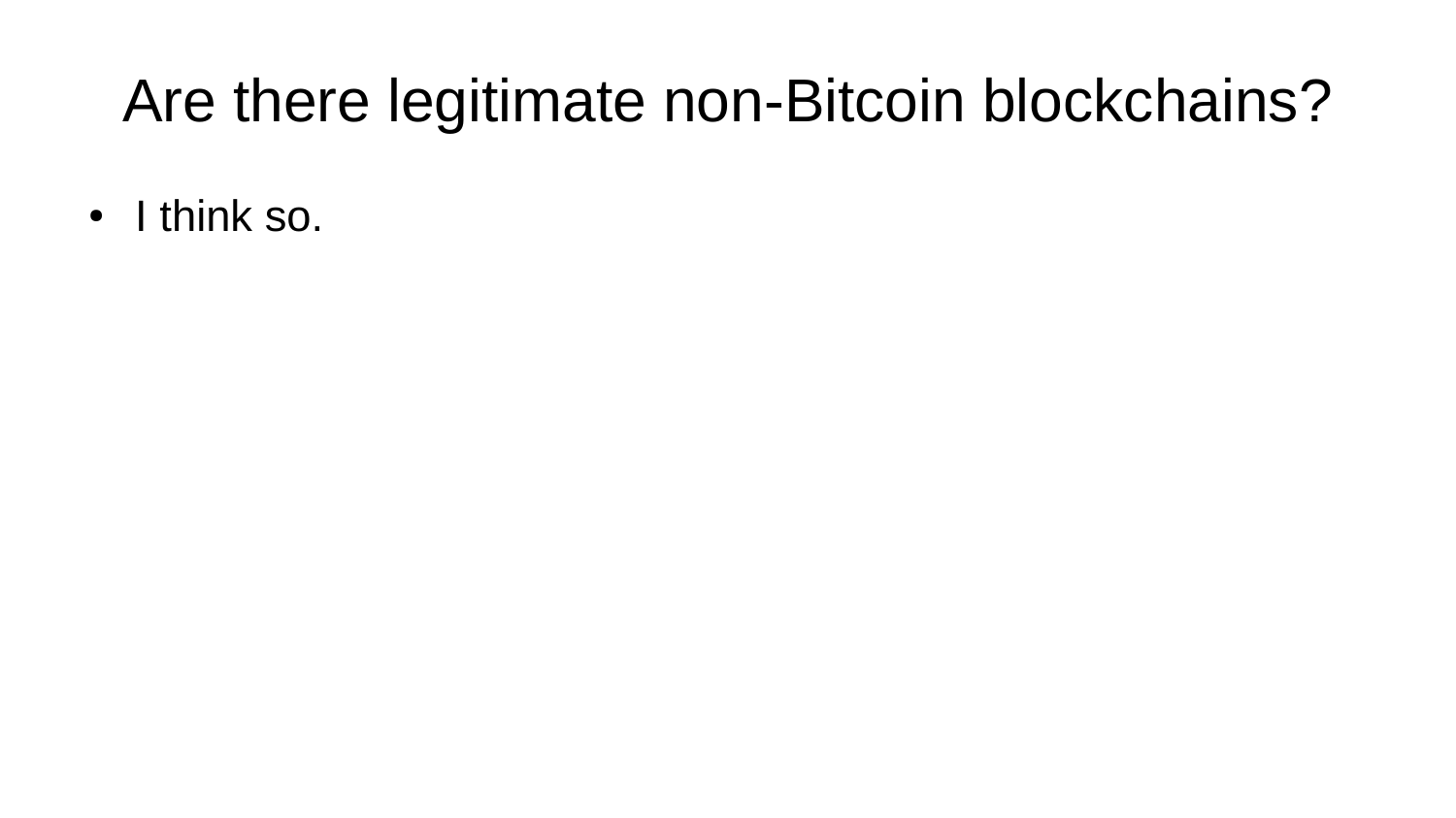## In this talk:

- Use cases for non-Bitcoin blockchains.
- Case studies of two blockchains: Namecoin and Monero.
- Alternate approaches to Namecoin's and Monero's use cases.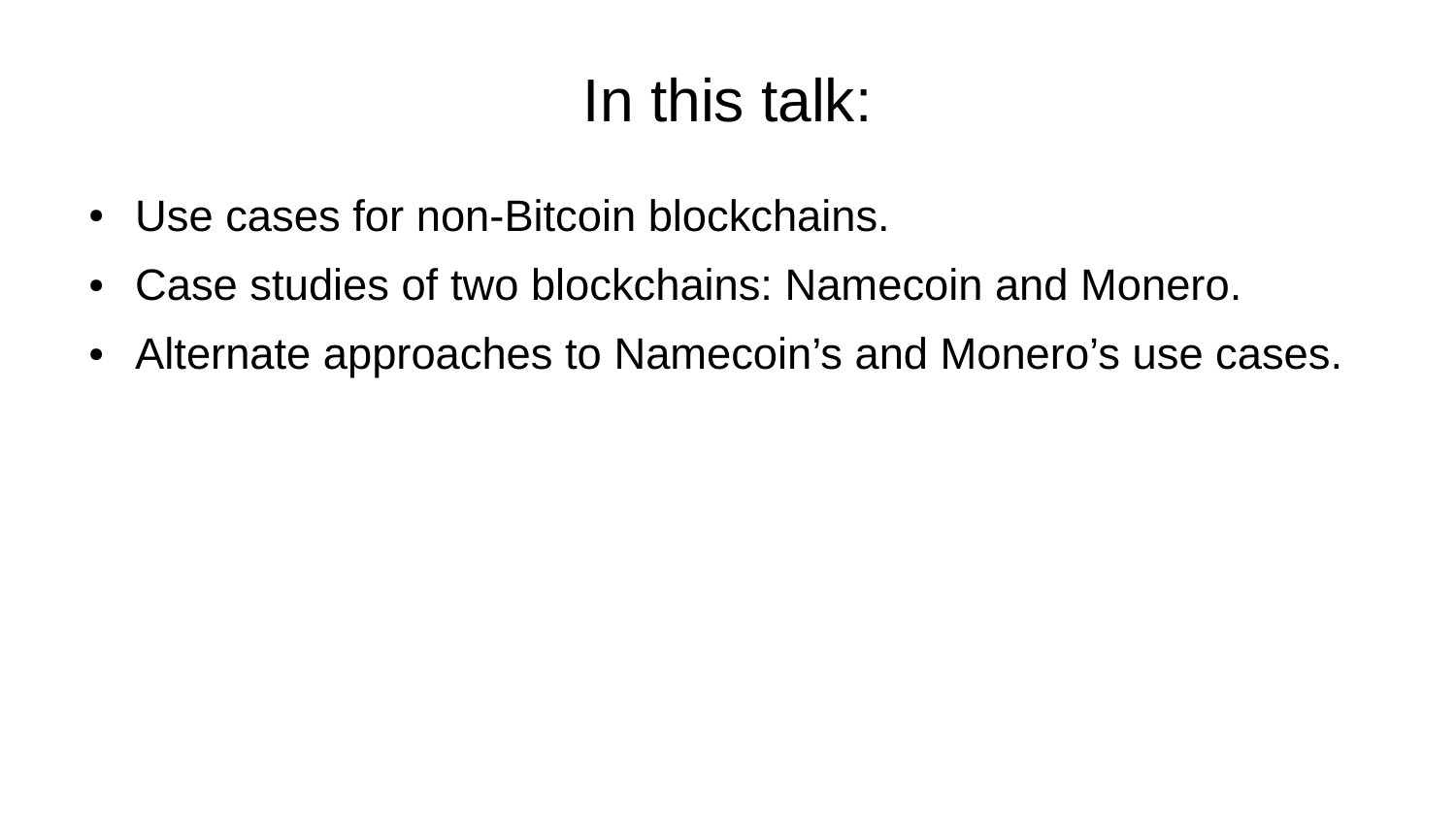#### Use case: naming systems

- DNS is centralized.
	- Drawbacks similar to centralized banking.
	- Domain names get seized by corrupt governments.
	- Domain names get hijacked/stolen by criminals.
	- DNS infrastructure gets DDoSed.
	- Court system to resolve disputes is expensive.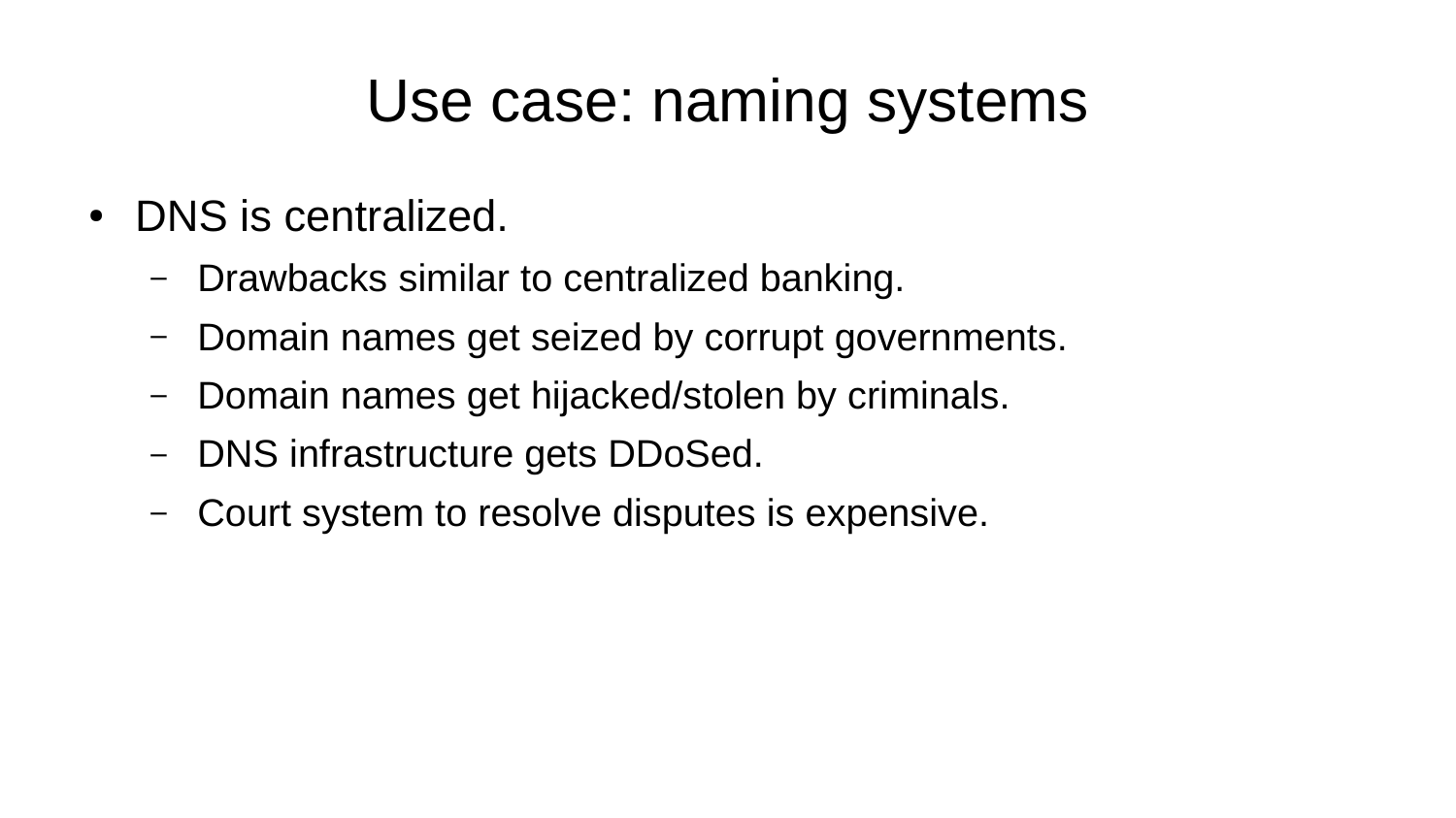## Use case: public key infrastructure

- TLS trusts thousands of certificate authorities.
	- CA's get compromised.
	- CA's achieve Too Big To Fail status.
		- Startcom, AKA the Martin Shkreli of computer security.
- You could use DNSSEC/DANE.
	- But then we're back to the problems with DNS.
- Side note: we just received funding for this use case.

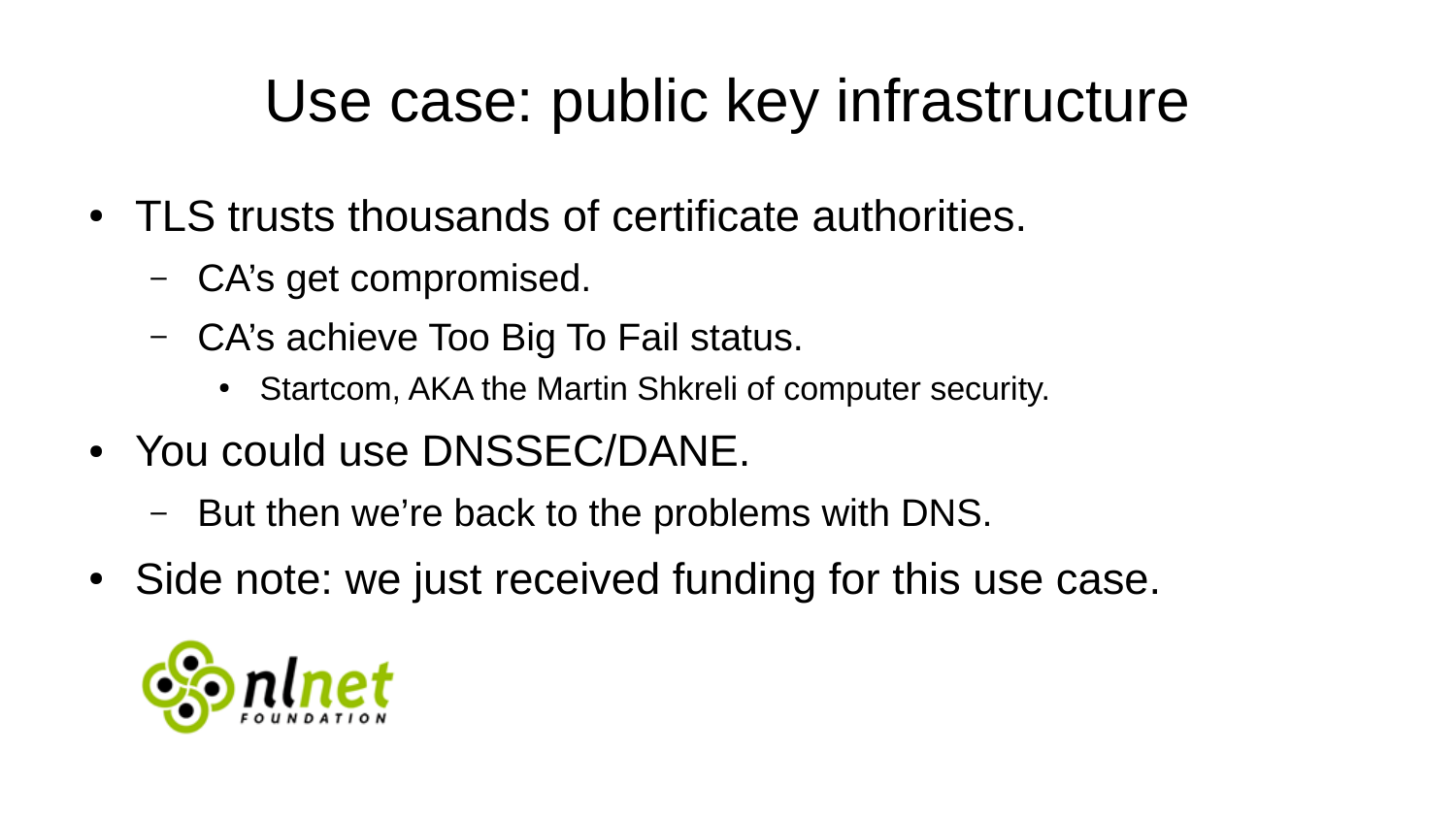### Zooko's Triangle

- Zooko Wilcox formalized 3 desirable properties for a naming system.
- Zooko conjectured: "Choose 2."

• DNS lacks the "decentralized" property.

Human-Meaningful

Decentralized Global

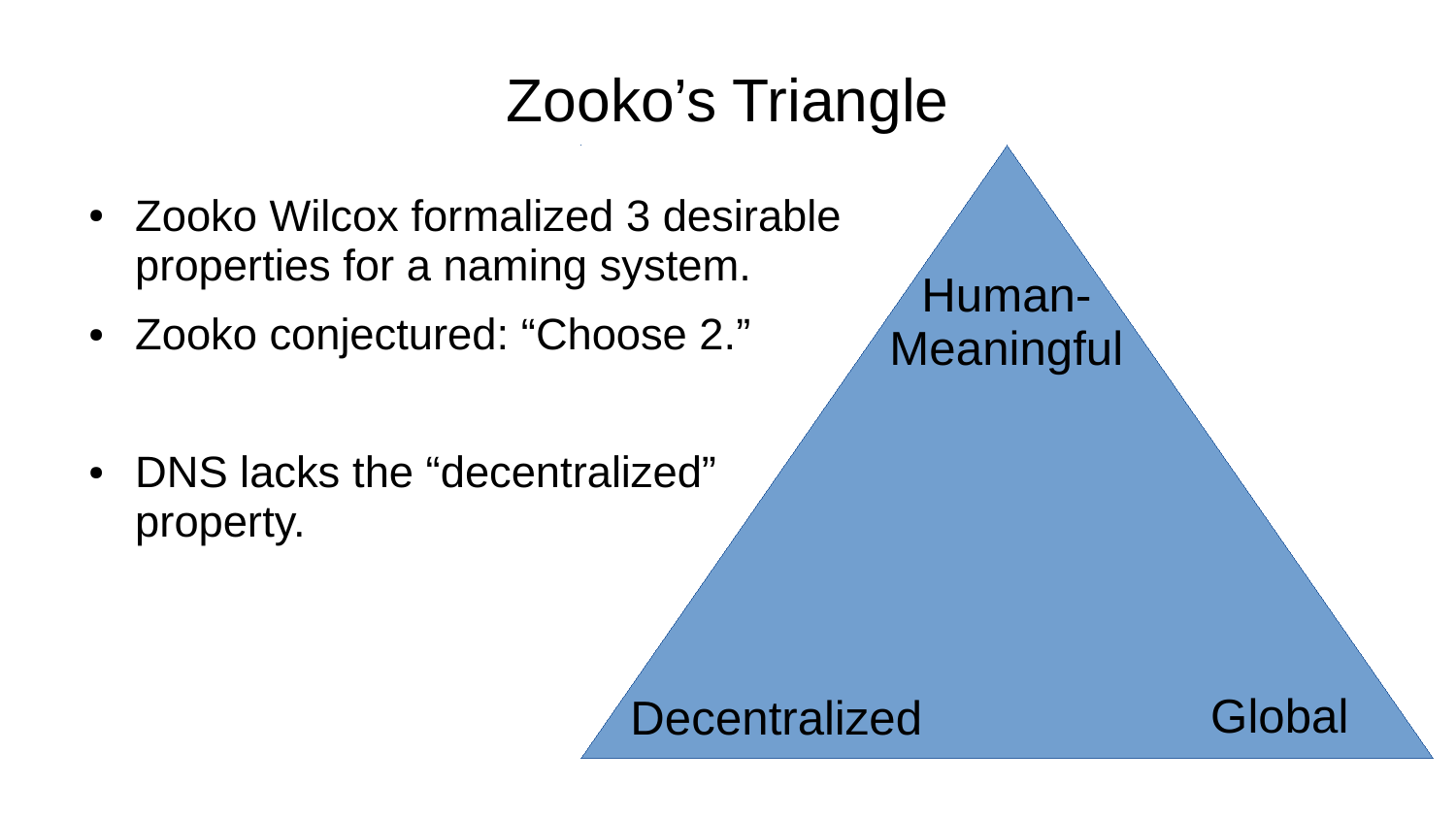# Zooko's Triangle == Decentralized Consensus?

- Decentralized global consensus was also believed to be impossible.
	- Lamport even wrote a math proof of its impossibility back in the 1970's!
	- Yet Bitcoin solved it with the Nakamoto Blockchain.

- Dan Kaminsky and Aaron Swartz had a conversation that culminated in Aaron realizing that you could use a decentralized consensus system (a blockchain) to solve Zooko's Triangle.
	- Aaron wrote up a proposal for such a system (Nakanames).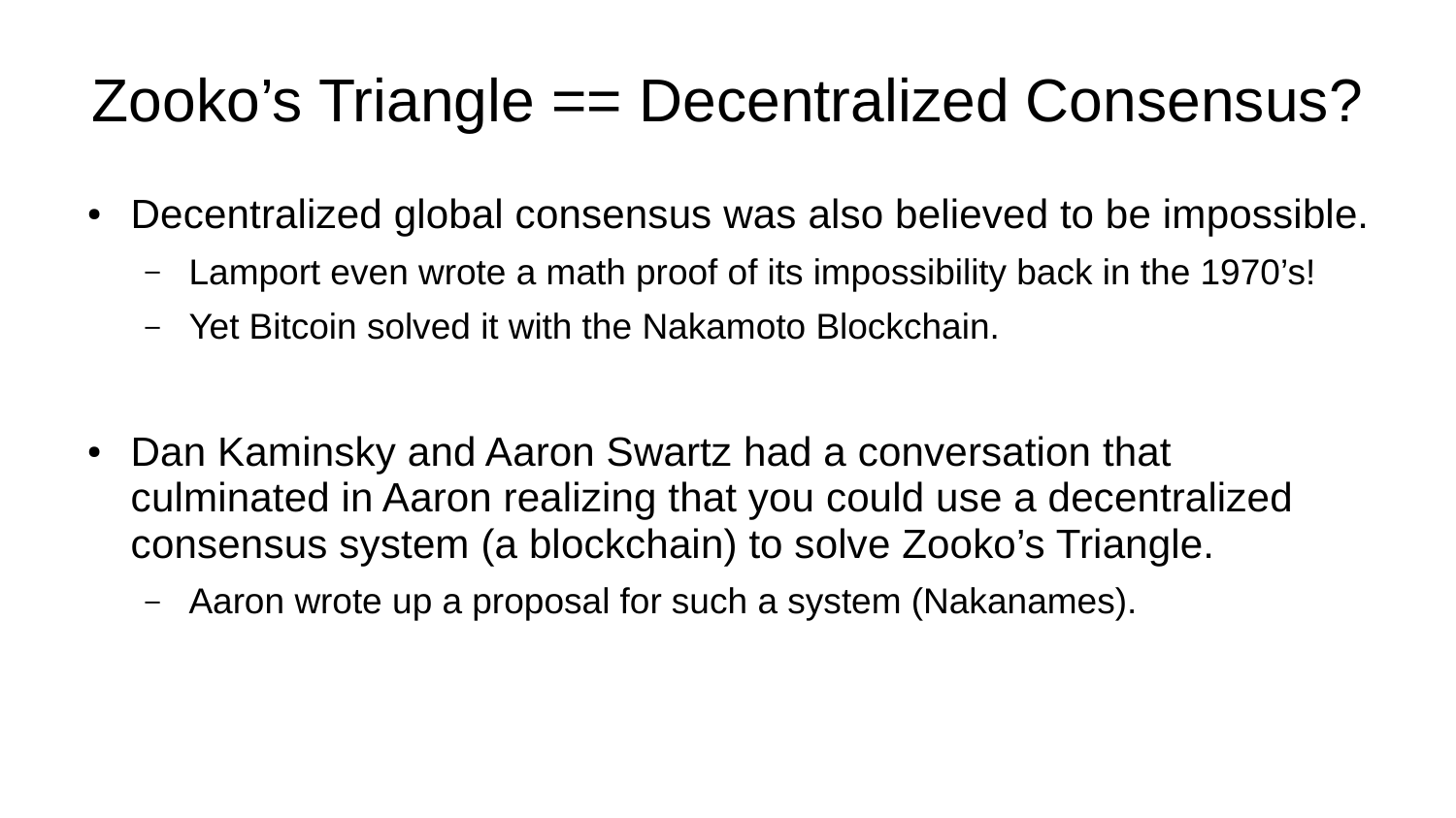# BitDNS

- Appamatto started a discussion in the Bitcoin community about "BitDNS and Generalizing Bitcoin".
- One proposal was to add non-currency systems to Bitcoin's blockchain.
	- The resulting blockchain, BitX, would include Bitcoin, BitDNS, and other systems.
- Bitcoin inventor Satoshi Nakamoto didn't like this proposal.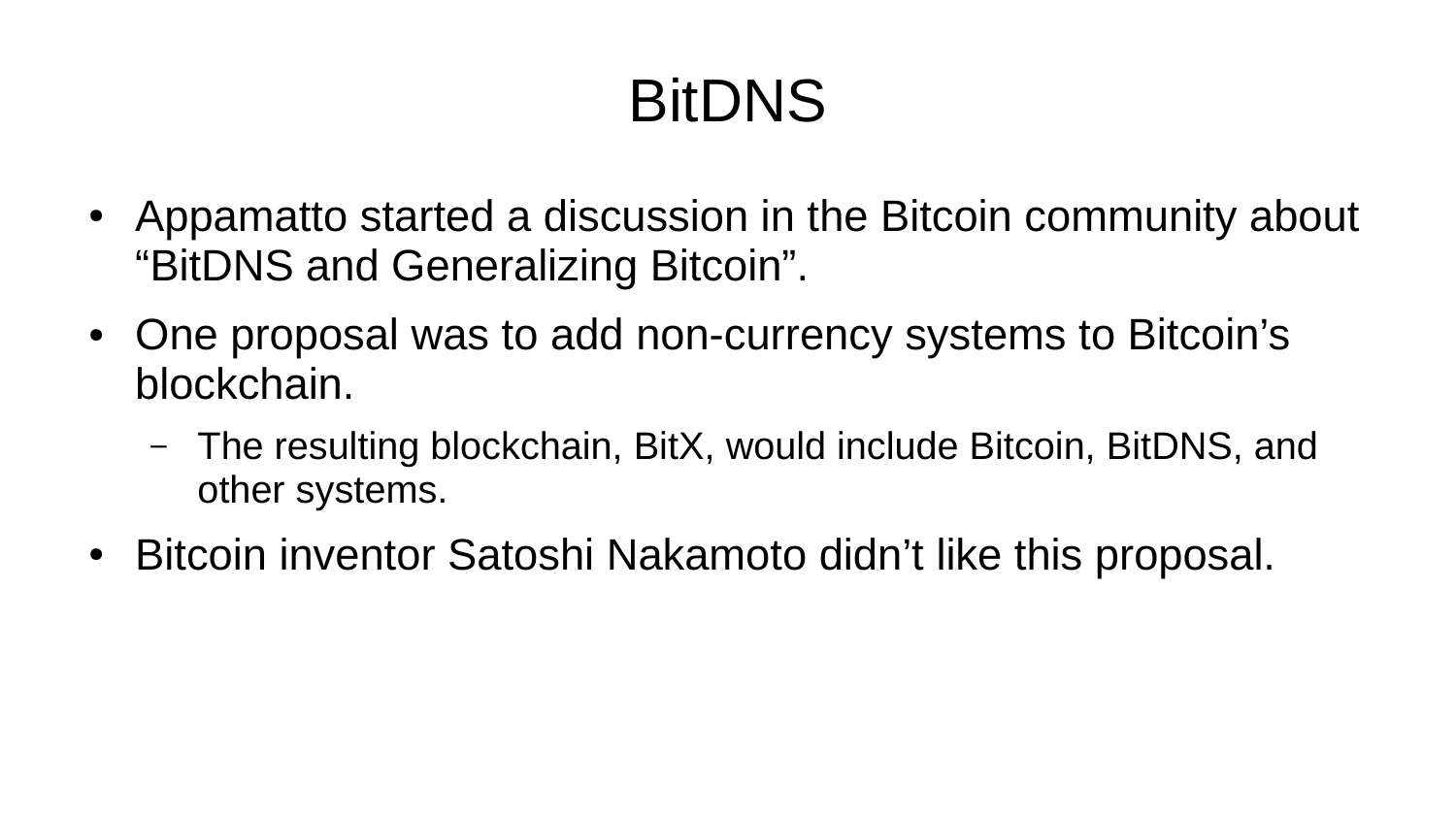## Concerns with BitX

- Bitcoin is a social contract.
	- Users agree to all foot the bill of storing the Bitcoin blockchain.
	- Users get to use the currency that results from it.
- Filling the Bitcoin blockchain with non-currency data violates this social contract.
- "Piling every proof-of-work quorum system in the world into one dataset doesn't scale. Bitcoin and BitDNS can be used separately. Users shouldn't have to download all of both to use one or the other. BitDNS users may not want to download everything the next several unrelated networks decide to pile in either." – Satoshi Nakamoto (2010 Dec 10).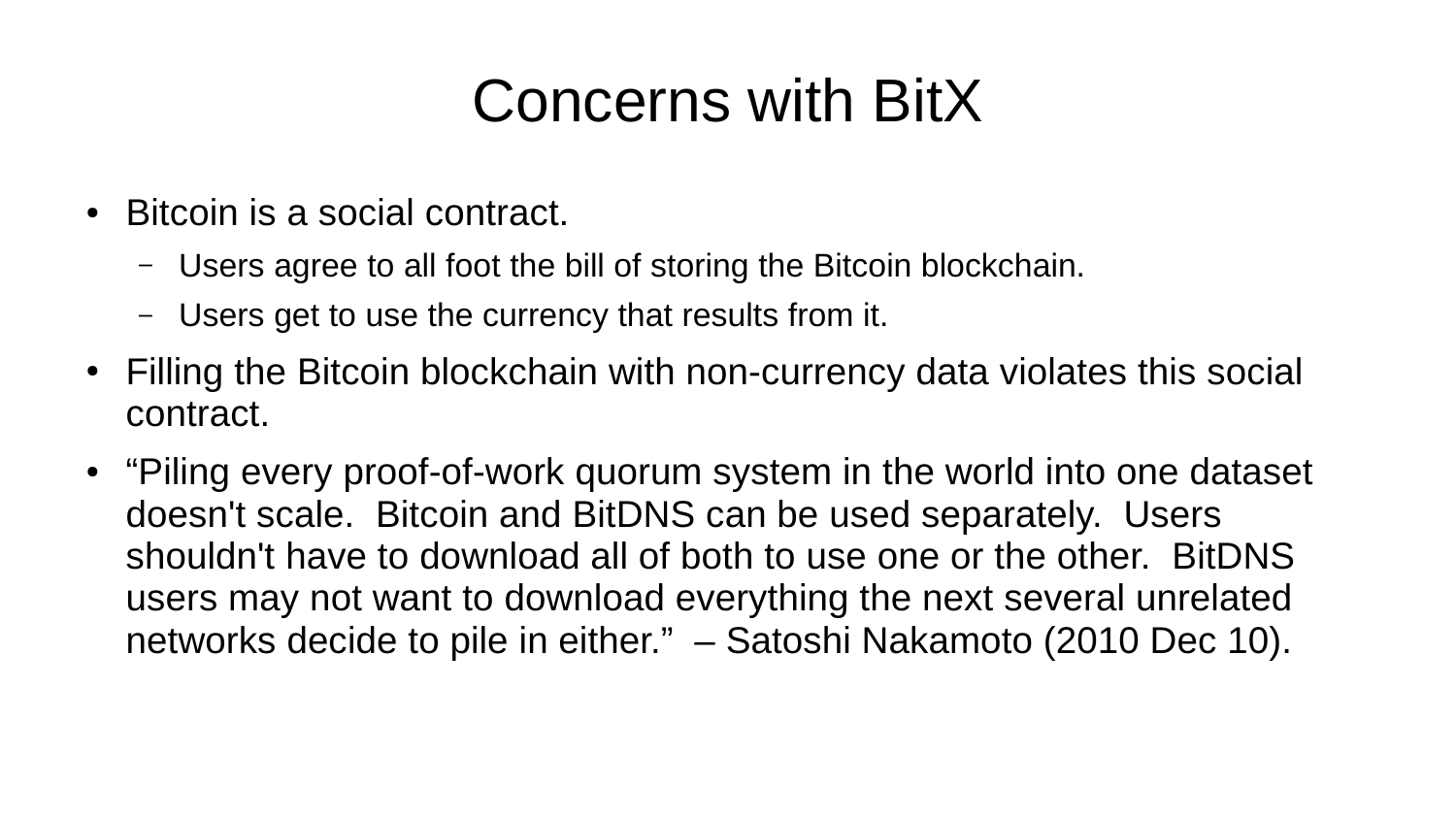## Merge-Mined Sidechains

- Satoshi proposed a modified proof-of-work system that would allow miners to mine Bitcoin, BitDNS, and any other blockchain that might come later, without performance loss.
- This is called AuxPoW (auxiliary proof of work) or merge-mined sidechains.
- Satoshi argued that this would allow multiple blockchains to coexist without being a danger to each other if many chains' miners ganged up on one chain.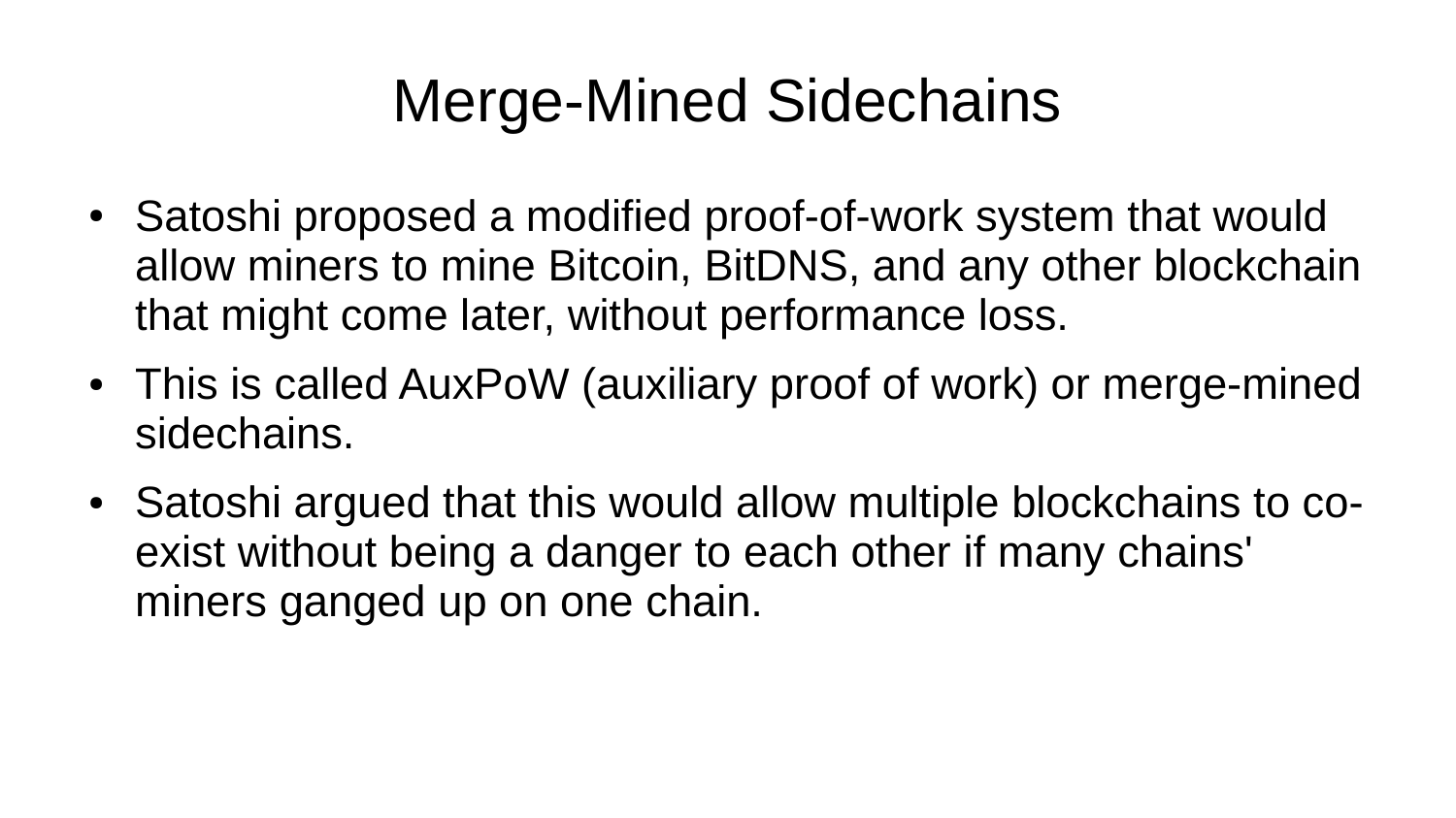#### Namecoin

- Namecoin is the implementation of the BitDNS proposal.
	- Released by Vincent Durham (a pseudonymous author who later disappeared – much like Satoshi).
	- Includes AuxPoW (though it didn't have AuxPoW at launch).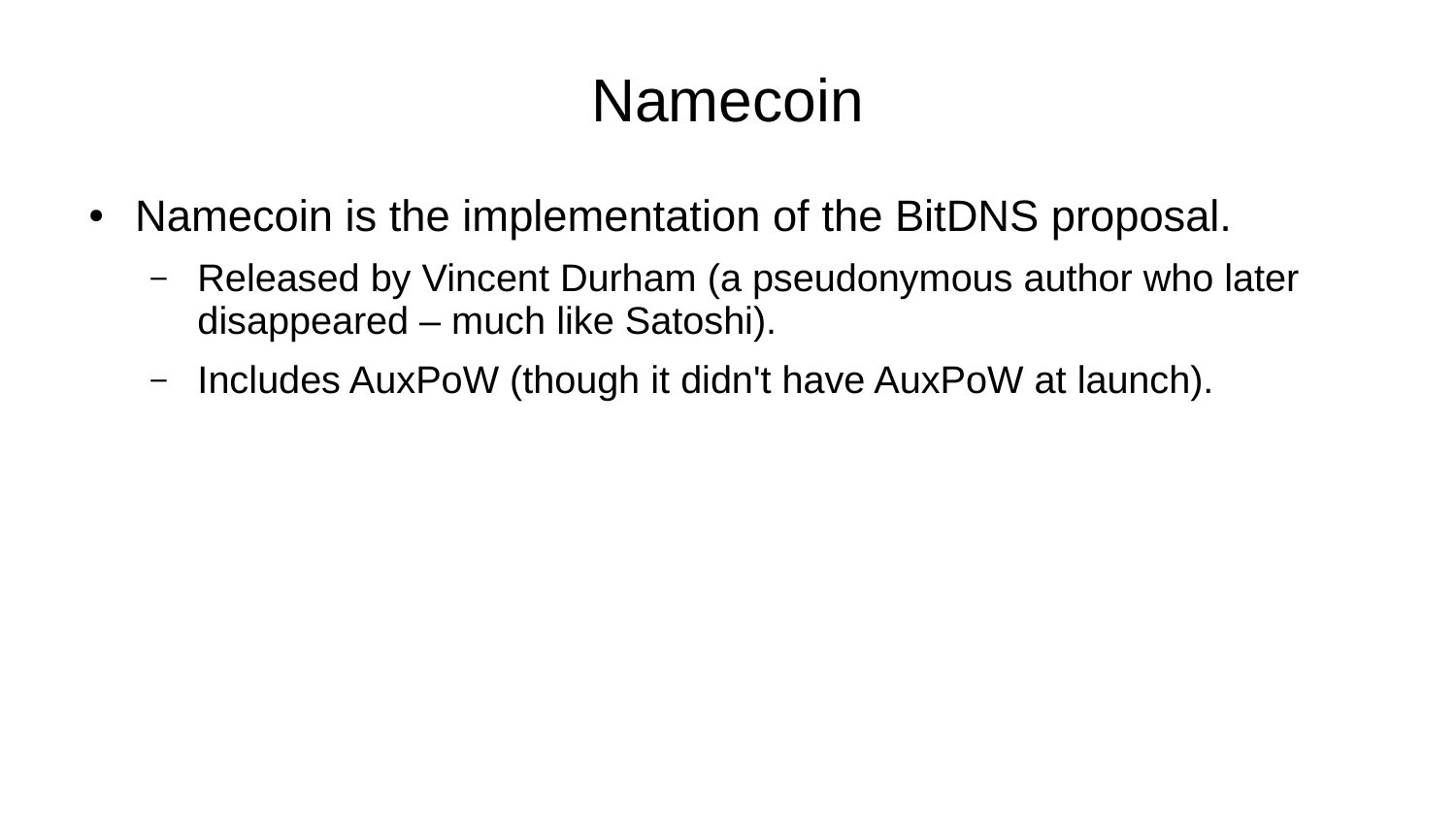### Structure of Namecoin

- Fork of Bitcoin Core with minimal changes.
- Names are just coins that have a special scriptPubkey.
- Adds 3 new script opcodes: OP\_NAME\_NEW, OP\_NAME\_FIRSTUPDATE, and OP\_NAME\_UPDATE.
- Name outputs push a name opcode and some arguments (e.g. name and value) to the stack, and then immediately drop them again before the rest of the scriptPubkey.
- That means that name transactions are actually valid Bitcoin transactions (the push/drop stuff at the beginning is a NOP in Bitcoin).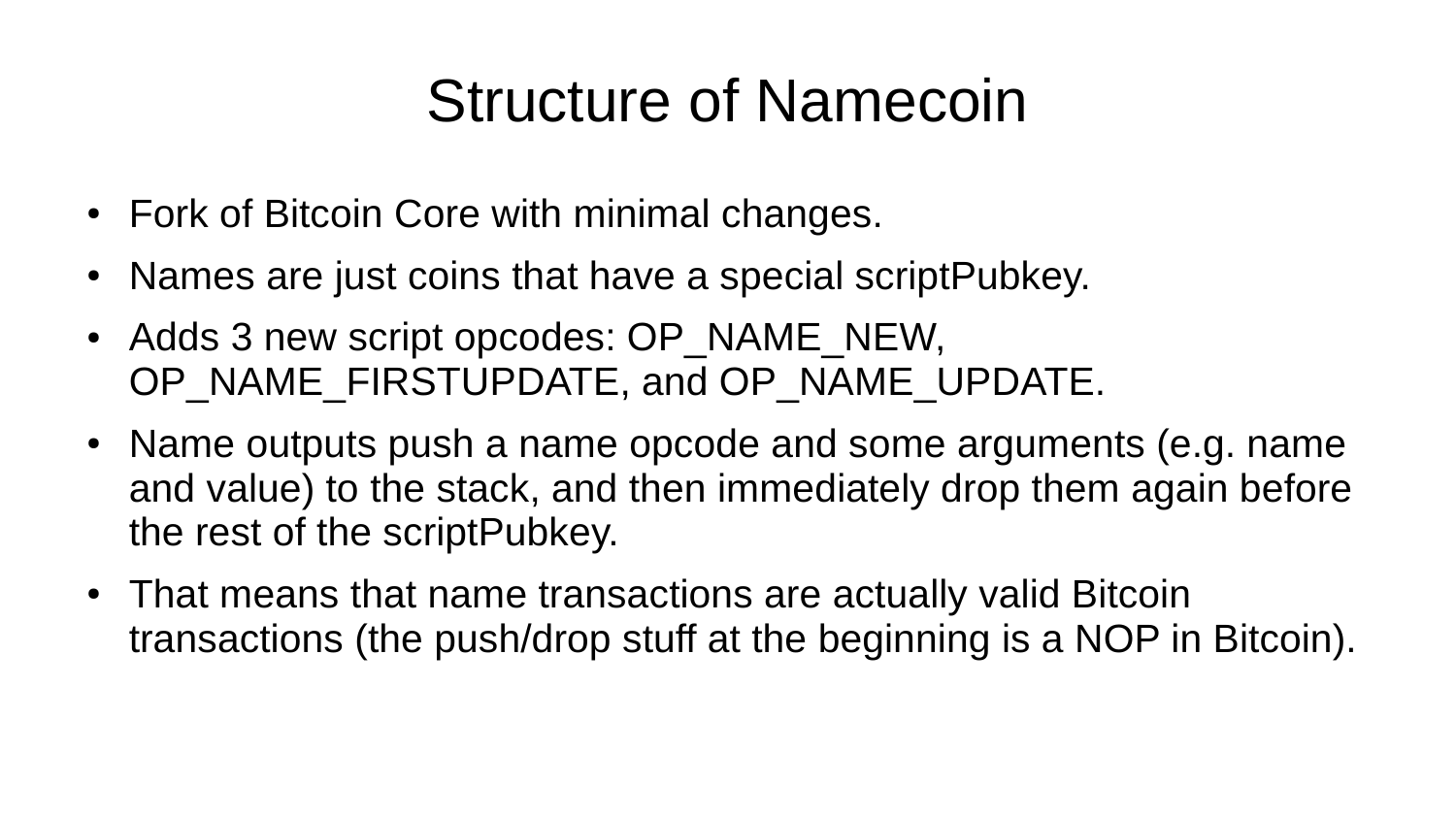# Name registration workflow

- OP NAME NEW creates a salted commitment to the name being registered.
- OP NAME FIRSTUPDATE reveals the name being registered and the commitment salt.
	- Only valid if spending an OP\_NAME\_NEW input that has a matching commitment.
	- Only valid if the OP\_NAME\_NEW input is at least 12 blocks old.
- This workflow makes sure that attackers can't front-run registrations as soon as they see them appear on the network.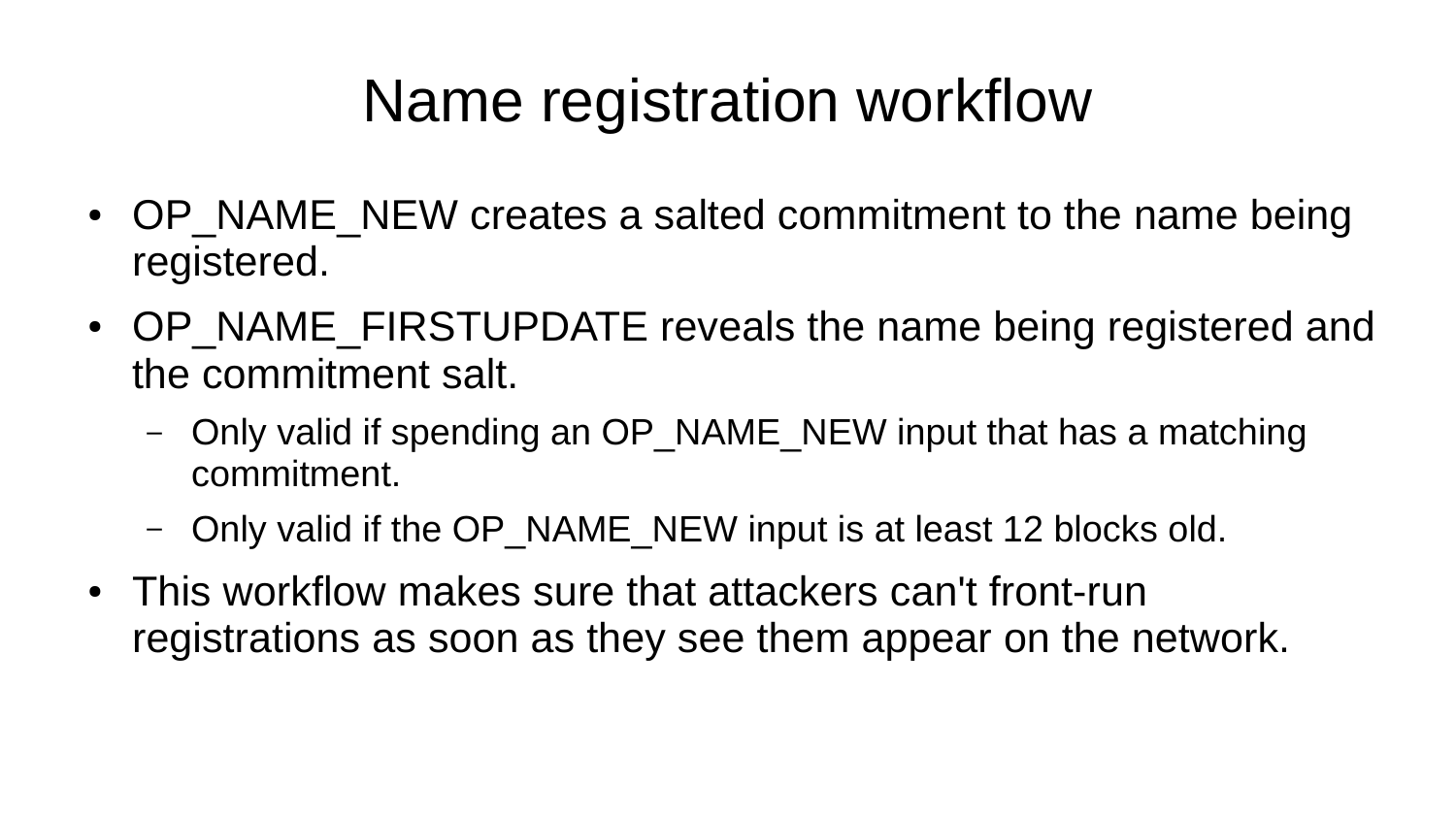### Name data

- Names consist of a "name" argument (OP PUSHDATA of up to 255 bytes) and a "value" argument (OP PUSHDATA of up to 520 bytes).
- OP NAME UPDATE can do either of the following:
	- Change the value of the name.
	- Transfer the name to a new owner.
- Names expire 36000 blocks after their most recent OP\_NAME\_UPDATE.
	- To renew a name, you can use OP\_NAME\_UPDATE and use the same value it already has.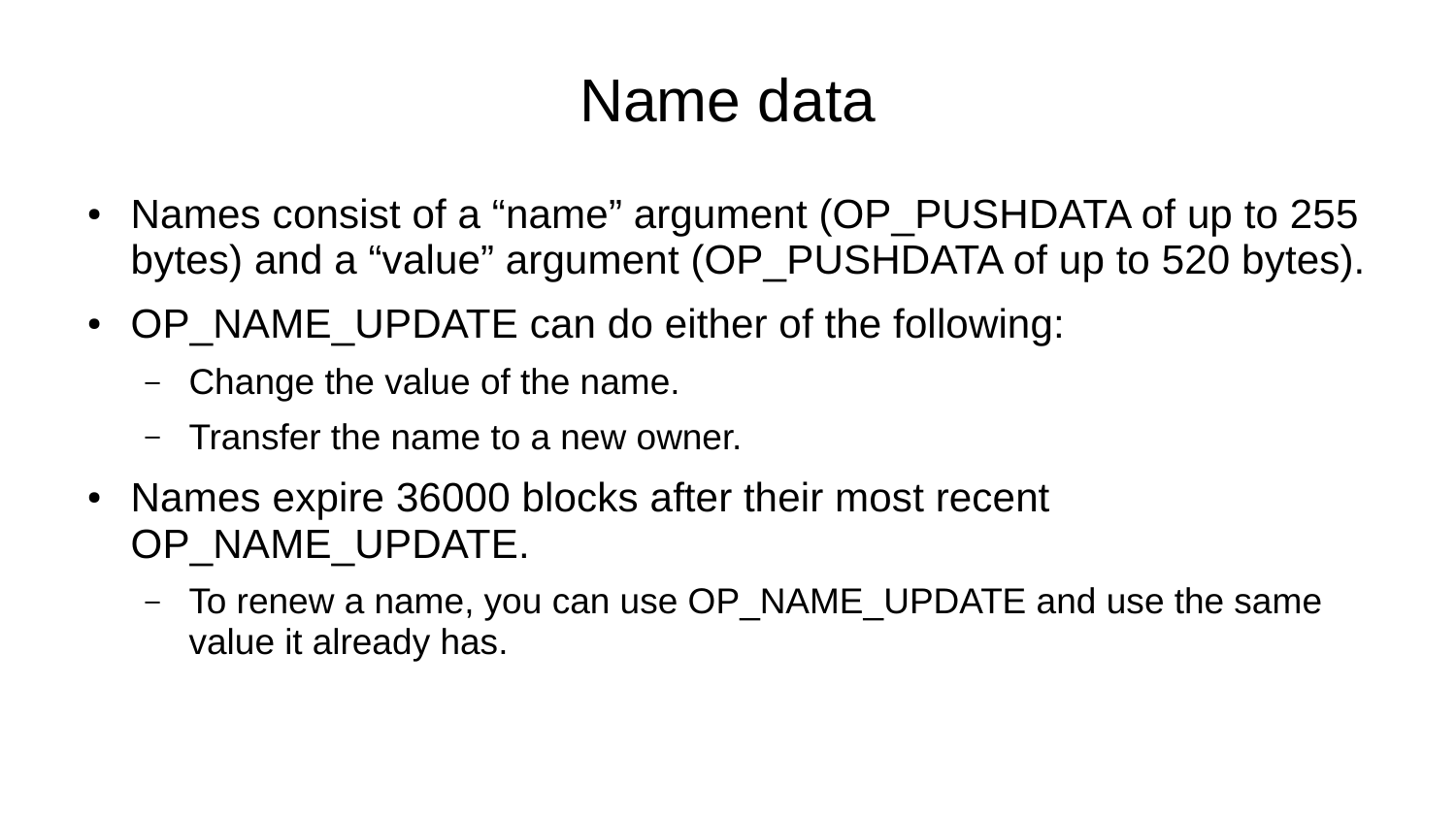#### Name consensus rules

- Global uniqueness of **unexpired** names is enforced as a consensus rule.
- Immutability of the **name** field is enforced.
	- This actually was broken on initial release.
	- Michael Gronager from Kraken reported this to us, and demoed using this to forge name updates.
		- The issue was fixed quickly; no real-world attacks occurred.
- The **value** field has no consensus-critical rules at all.
	- Interpreting values as DNS records is entirely by convention.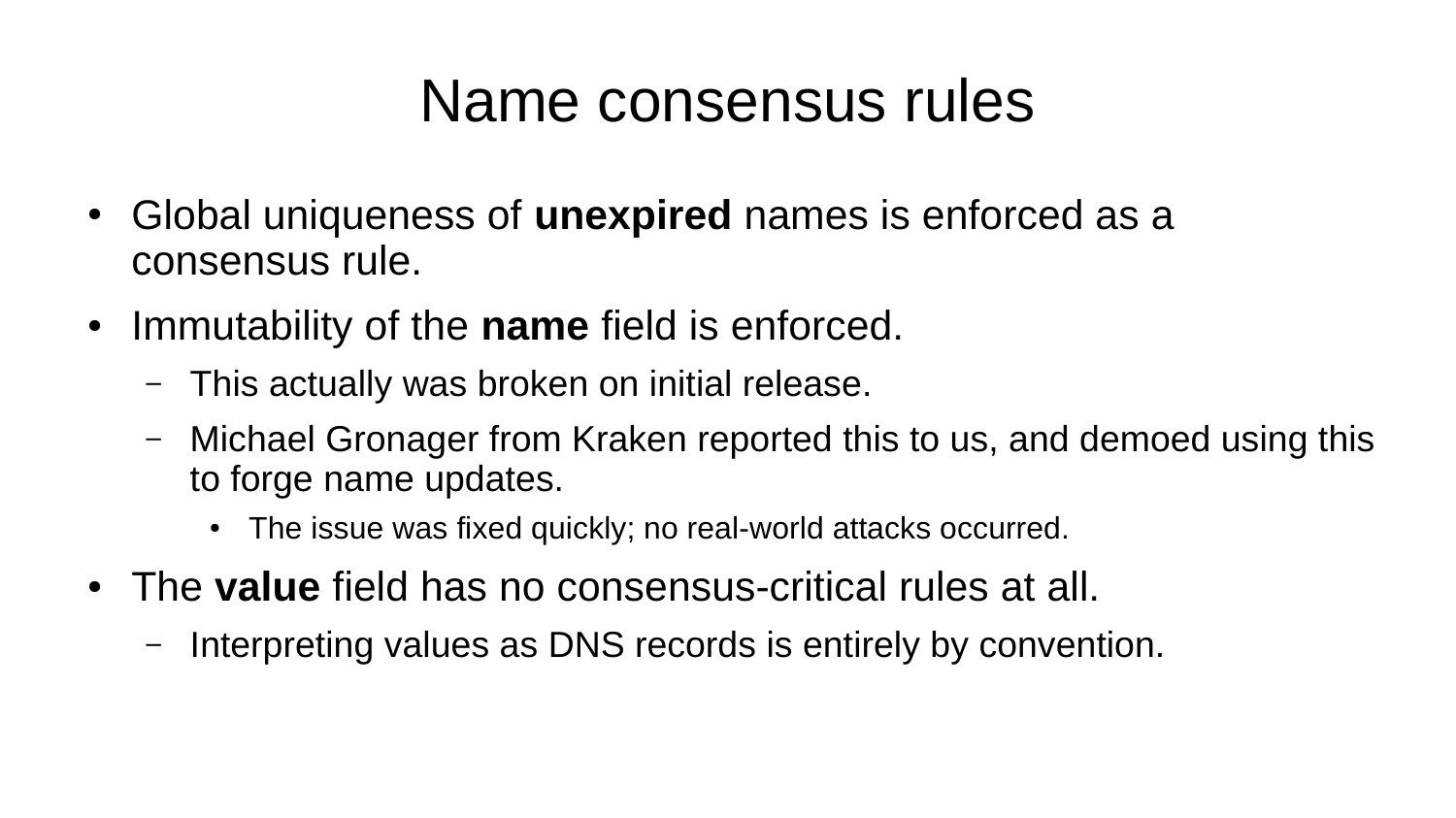#### Namespaces

- Namecoin is a data-agnostic key/value store.
- By convention, names begin with a namespace.
	- Namespaces end with a forward-slash.
- The domain name "example.bit" would have the Namecoin name "d/example".
- The identity "jeremy" would have the Namecoin name "id/jeremy".
- Nothing about namespaces or their semantics is part of the consensus rules.
	- This adds flexibility for implementing new use cases.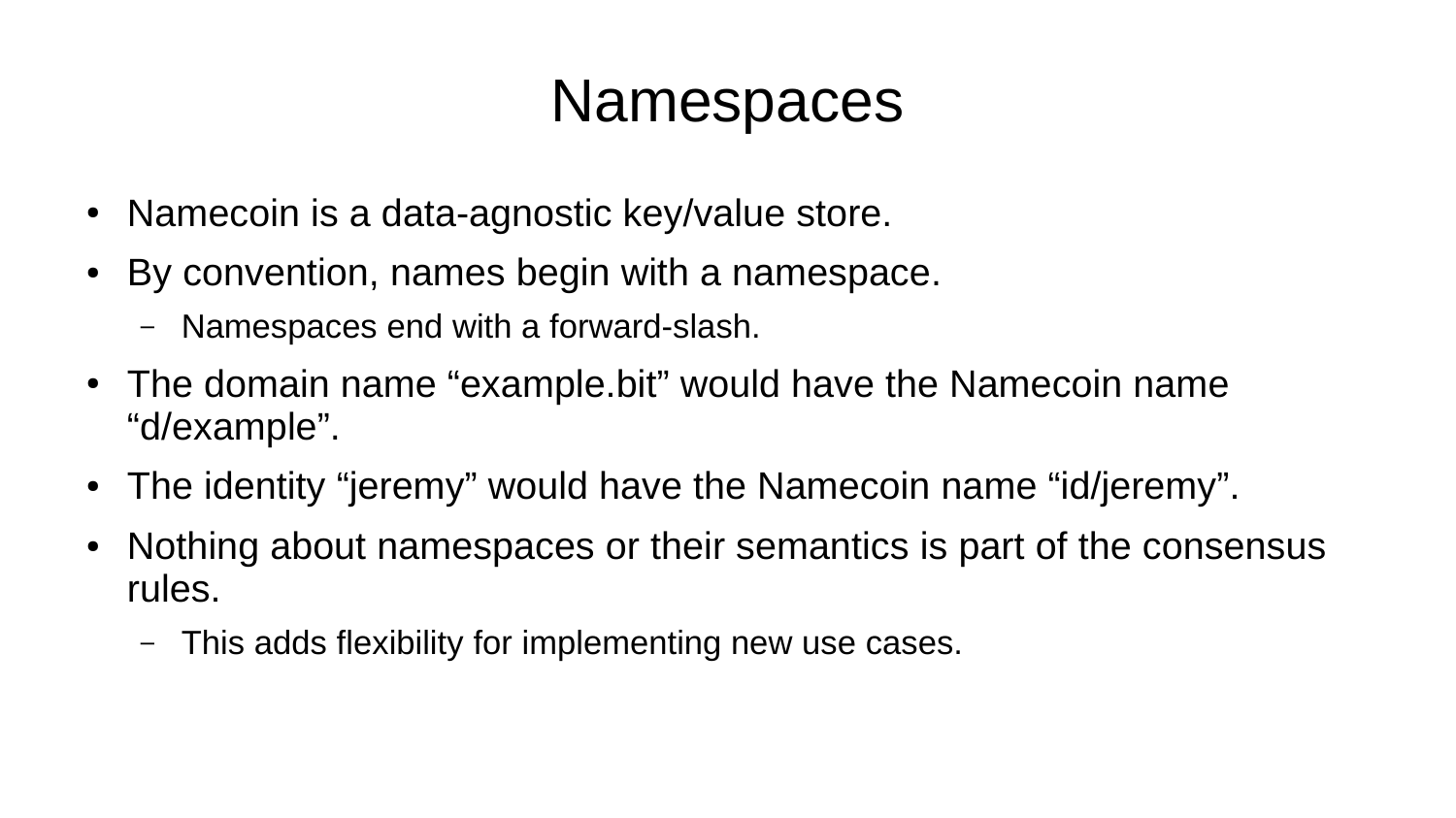# Namespaces and Satoshi's BitX Opposition

- Namecoin can be used for different use cases, e.g. domain names and identities.
	- Does this make it similar to BitX?
- Namecoin's position is that creating a new chain makes sense if and only if you want different validation rules than existing chains.
	- So Namecoin can be a single chain, but BitX can't.
- There's plenty of room for debate on this.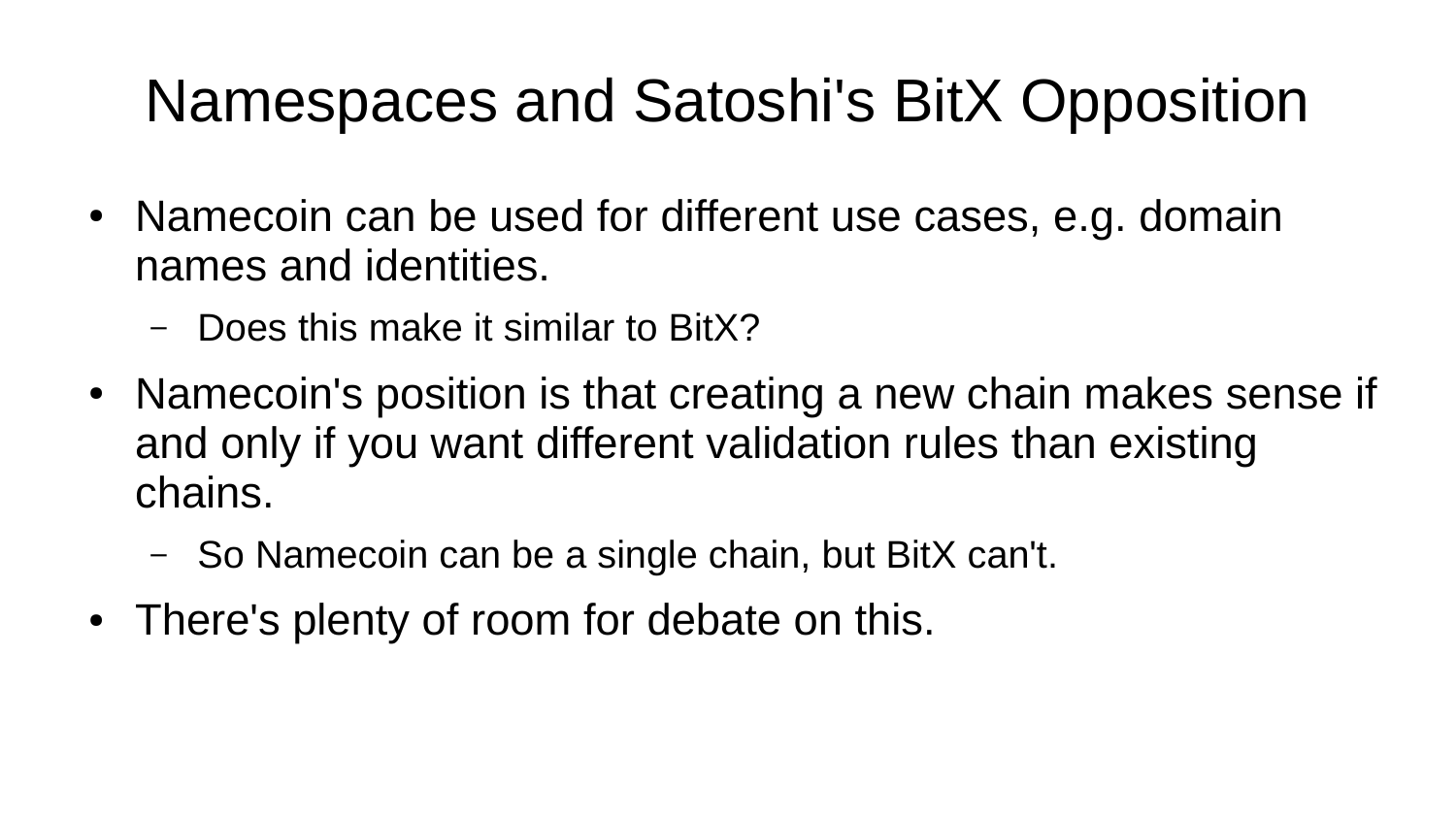# Does AuxPoW deliver security?

- Security issue: the parent chain (Bitcoin) and the child chain (Namecoin) can be attacked independently of each other.
- Bribing unethical, economically rational miners to 51%-attack Namecoin is much cheaper than doing so to Bitcoin.
- Bitcoin mining yields 12.5 BTC  $*$  1060 GBP/BTC =  $-13,250$  GBP every 10 minutes.
- Namecoin mining yields 25 NMC  $*$  0.000307 BTC/NMC  $*$  1060 GBP/BTC =  $-8$ GBP every 10 minutes.
	- That's 292,878 GBP to steal a name by censoring its renewals until it expires.
- (Market data from Bitsquare.)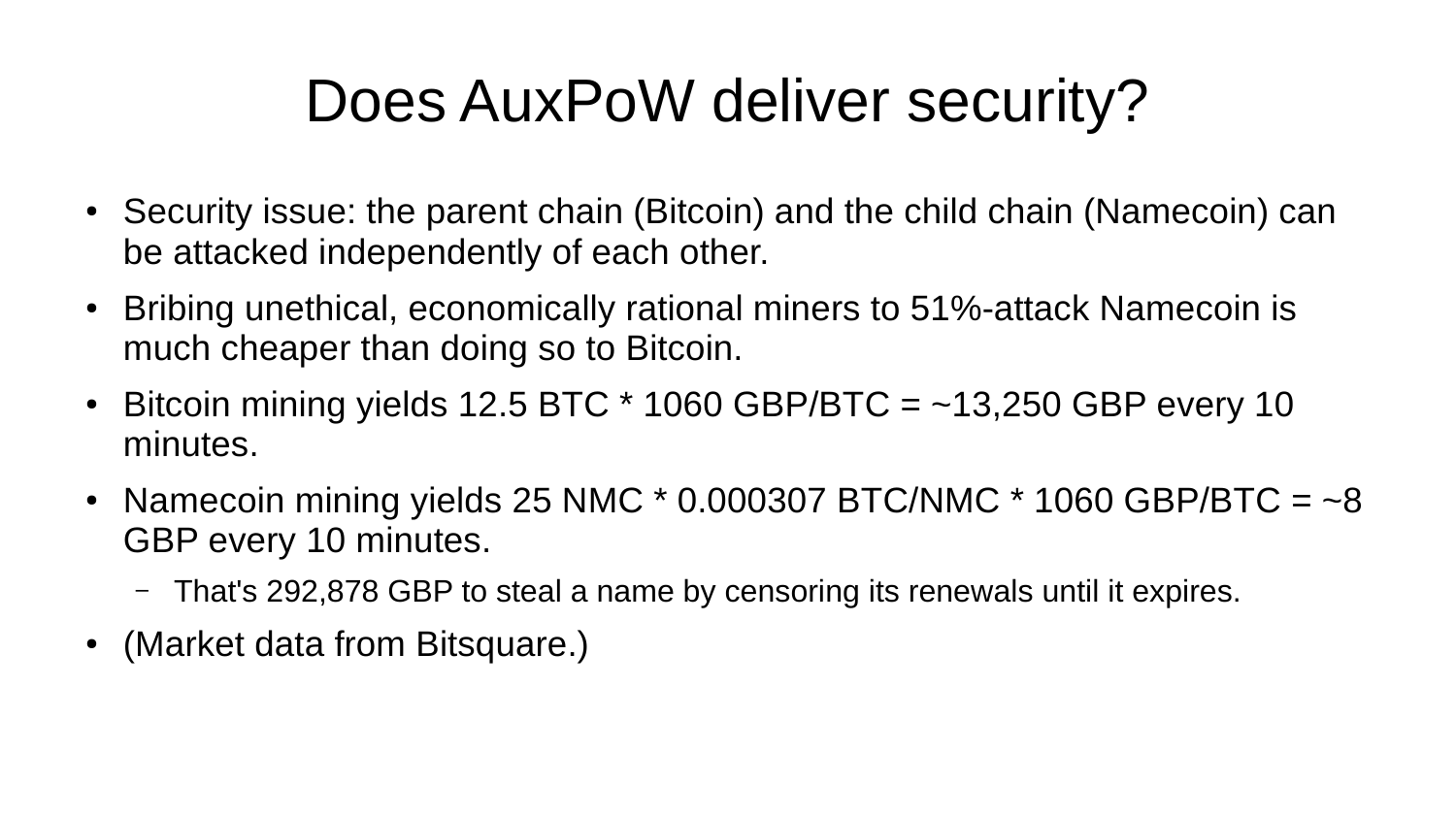### Real miners probably do have ethics

- So maybe it would be more difficult to 51% attack Namecoin than the previous slide estimated.
- But relying on ethics isn't what we want.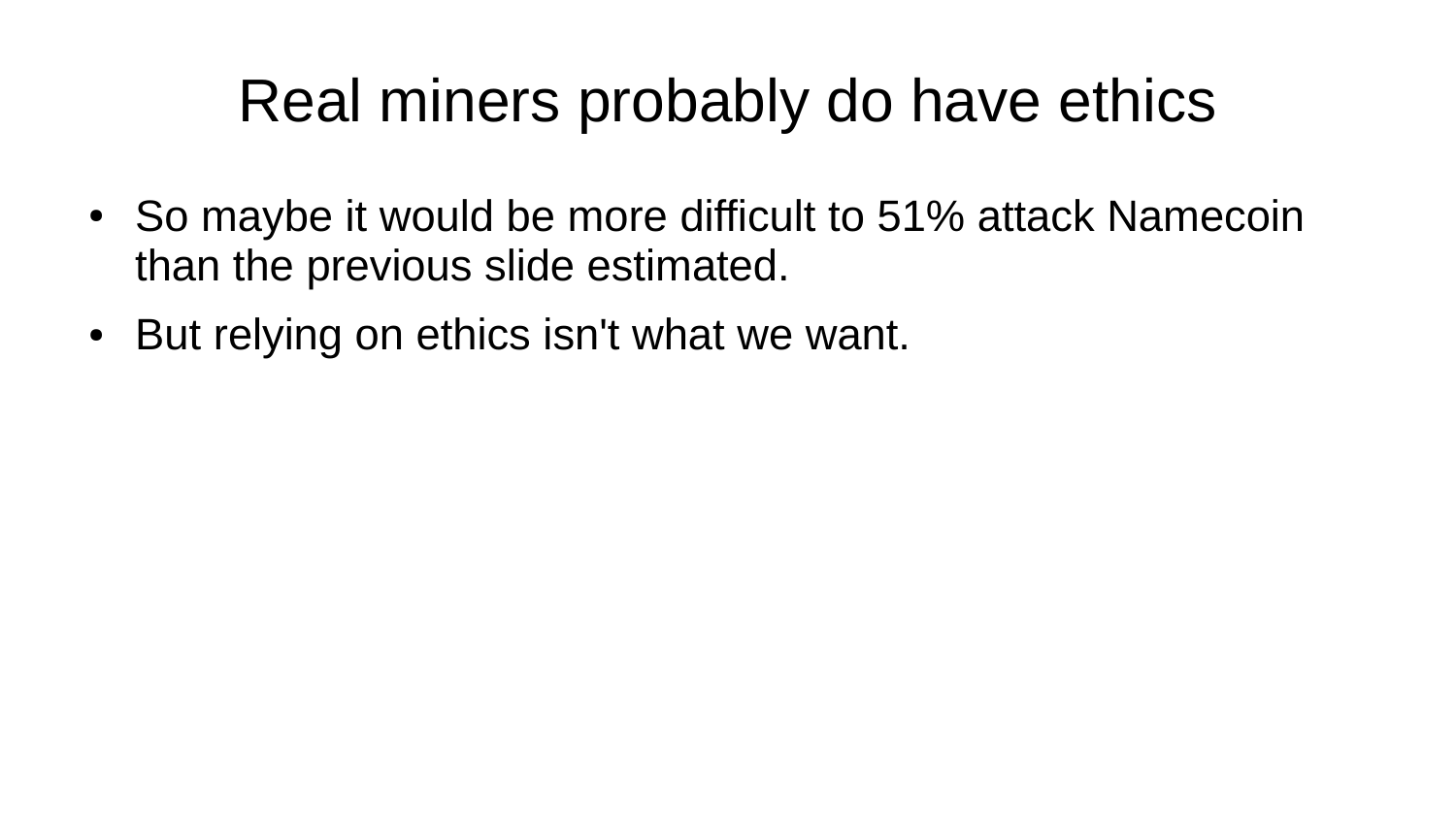### Namecoin 51% Incidents

- 3 different mining pools have possessed a majority of Namecoin hashrate in the past. Each had circa 80% for some time.
- BTC-Guild only mined empty blocks caused transactions to take circa an hour to be mined.
- GHash. IO never attacked Namecoin but a rogue employee there did do a double-spend attack on Bitcoin.
- F2Pool actively funded Namecoin development more on F2Pool later.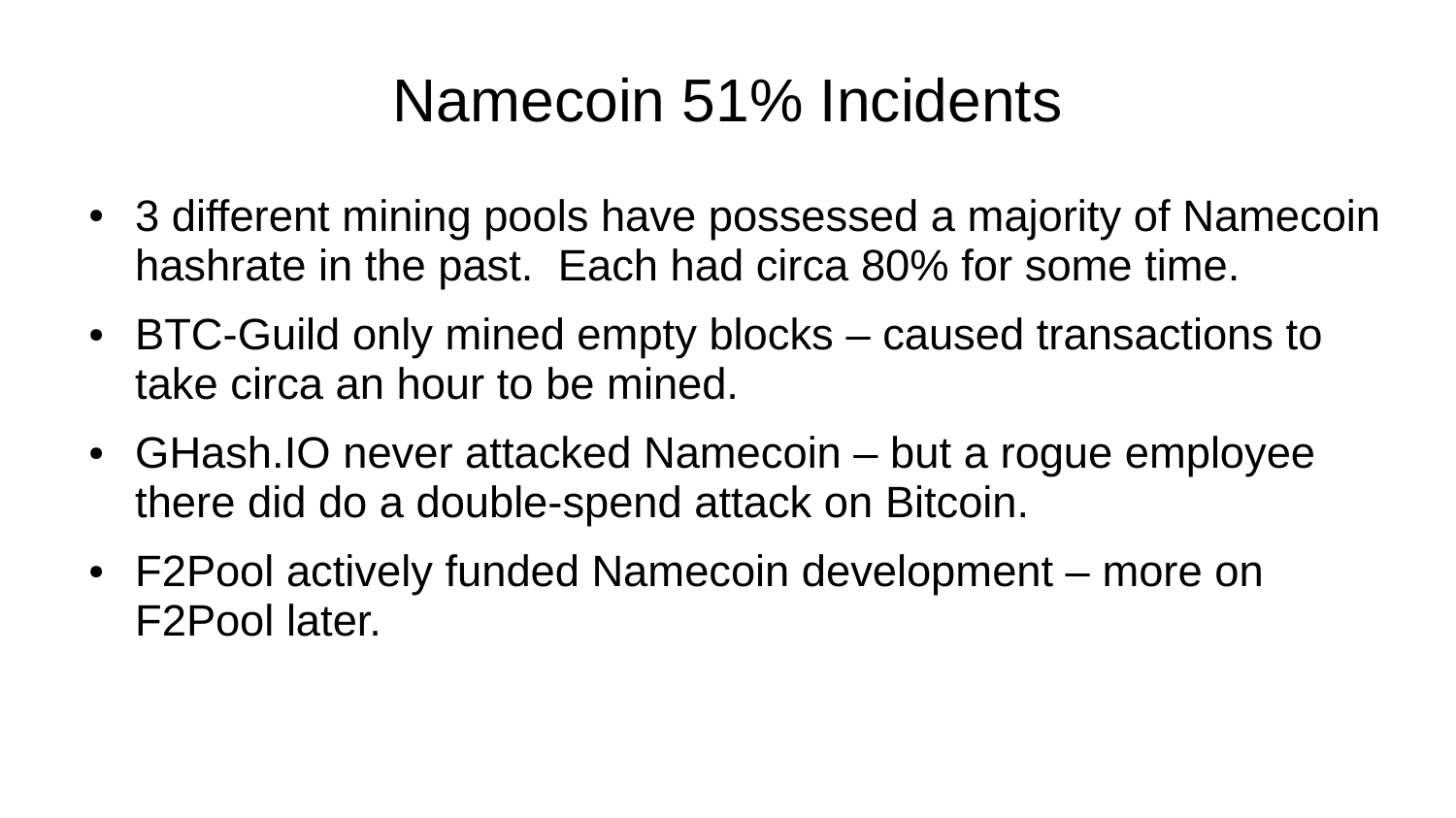# Closely following upstream is critical

- In July 2015, Bitcoin activated the BIP66 softfork.
- Pieter Wuille then disclosed that BIP66 fixed a consensus bug in OpenSSL that could cause a chainfork.
- Just one problem: many other chains, including Namecoin, hadn't yet activated BIP66.
	- Zeroday drop!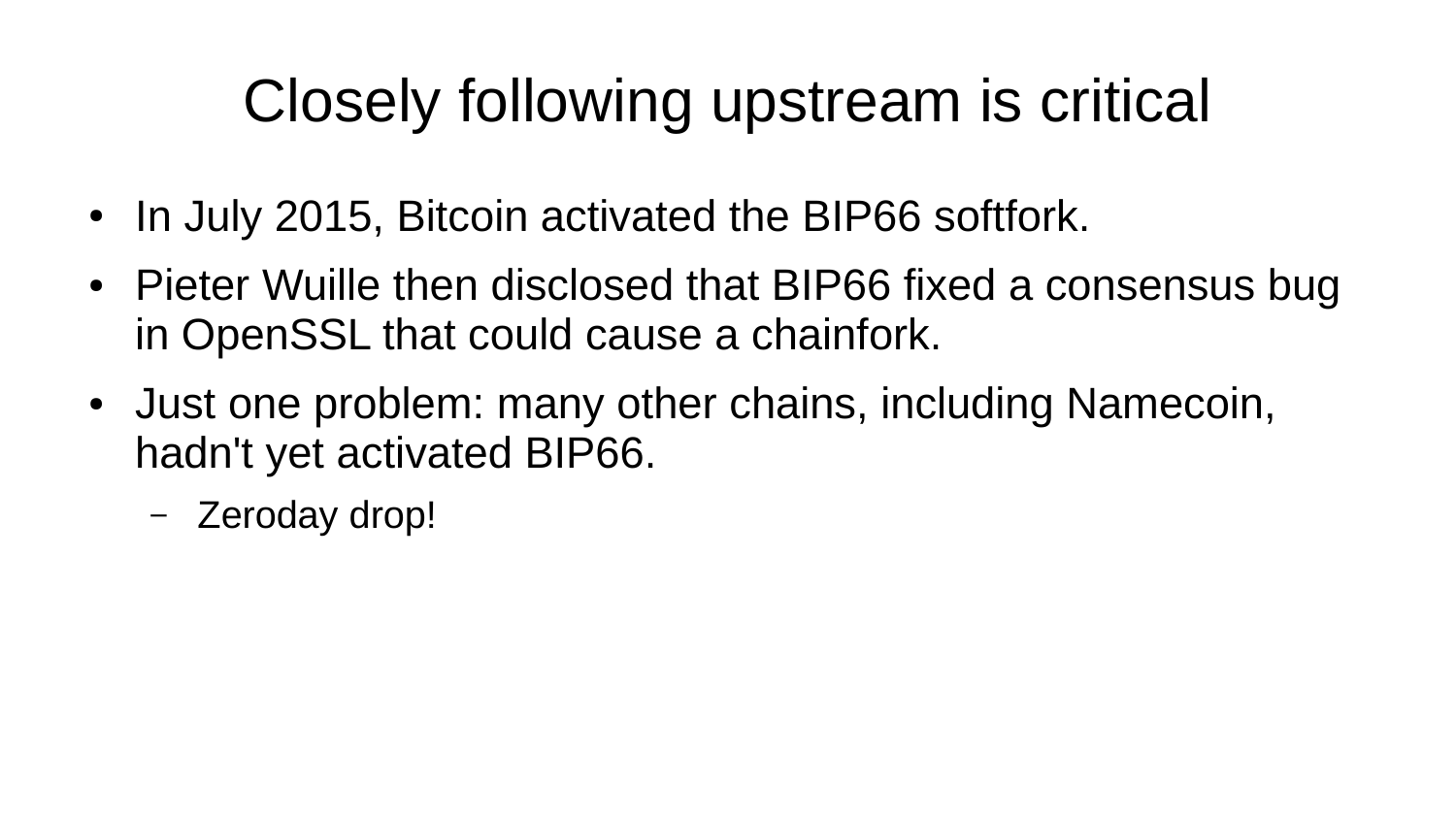### Panic Mode: On

- We already had about 60% to 80% of hashrate (i.e. only F2Pool) supporting BIP66; 95% was needed to activate.
- Most of the miners were very responsive when we notified them, we reached around 92% quickly.
- And then we couldn't reach the remaining miners.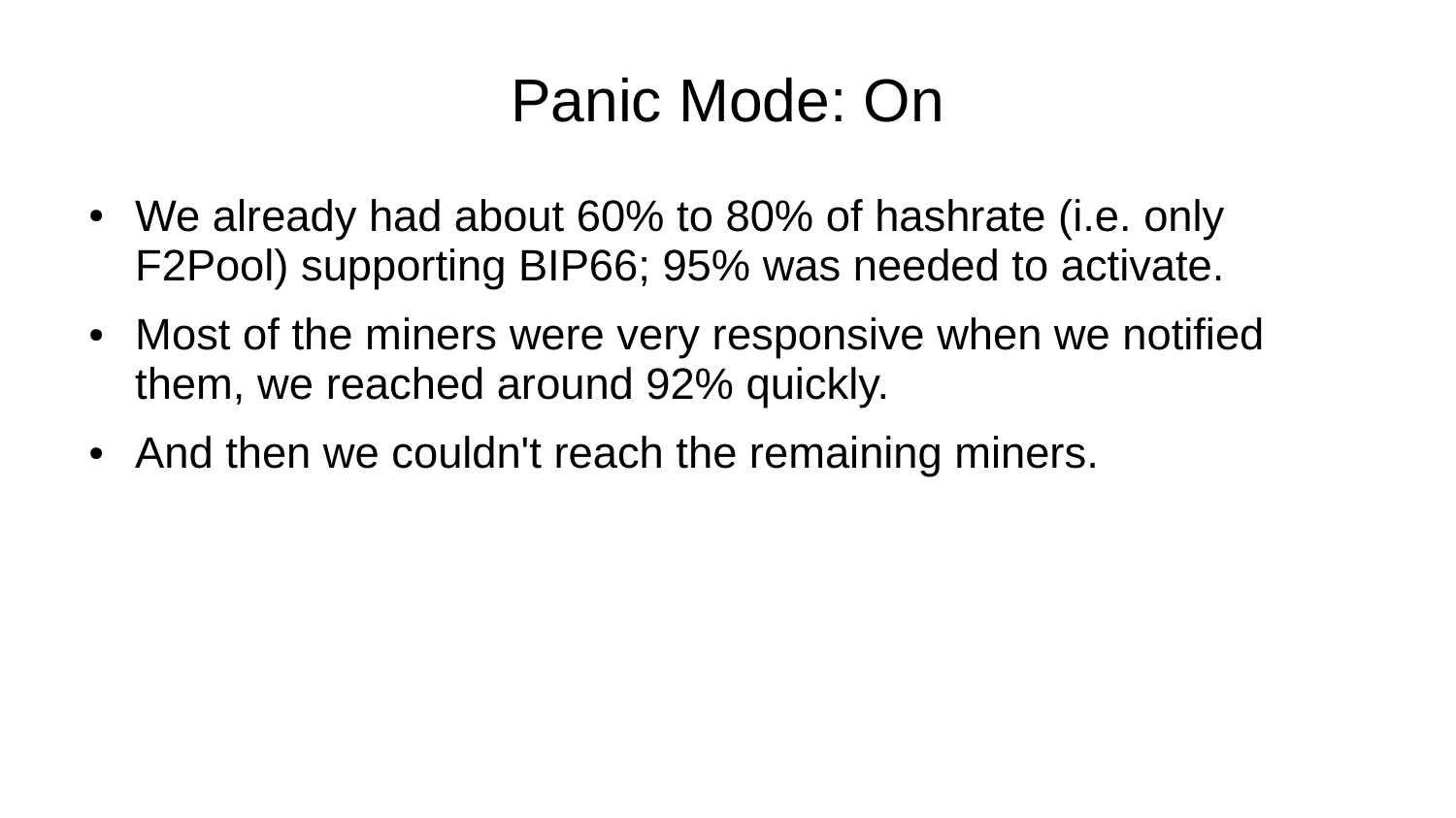## The Nuclear Option

- As soon as we saw Pieter's disclosure, we briefly discussed the idea of asking F2Pool to activate BIP66 enforcement early if we couldn't reach the other miners.
- After we had no luck getting up to 95%, Wang Chun from F2Pool independently had the same idea and offered to do an early softfork.
- This would risk network instability short term, but we had already instructed users a week prior to not register names or make trades until things were resolved.
- So a few short chain reorgs were probably not going to hurt and if we didn't do that, anyone could cause a chainfork at any time that wasn't going to resolve itself.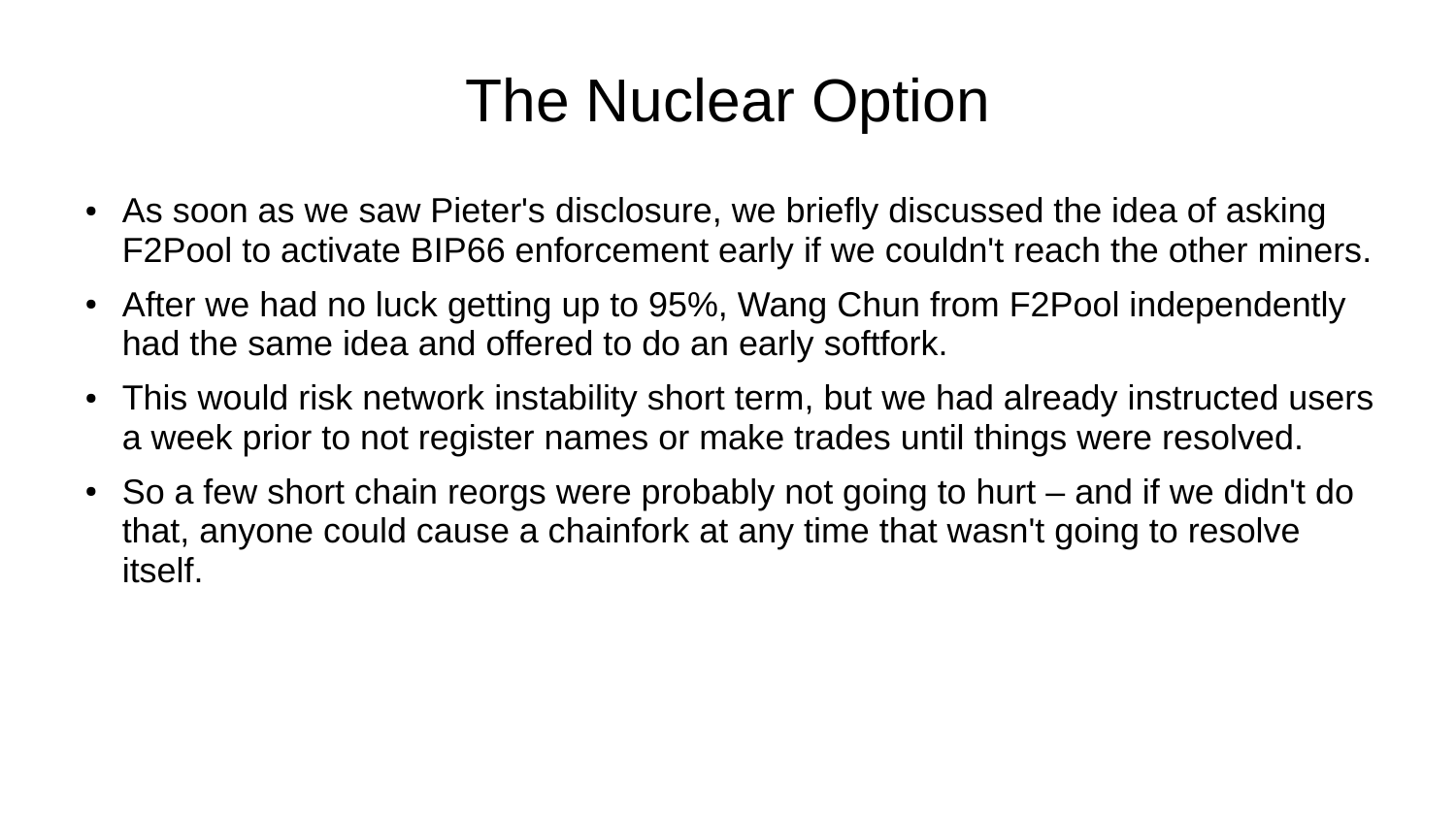### How did the Nuclear Option work out?

- F2Pool announced the early softfork 2 days in advance.
- BitMinter started enforcing the softfork shortly after F2Pool did.
- A short chainfork occurred; an 11-block-long chain tip was orphaned when the early-softfork chain overtook it after a badluck streak by F2Pool ended.
- We hit the 95% threshold very quickly after the early softfork began, meaning that the softfork activated for all nodes – we were safe.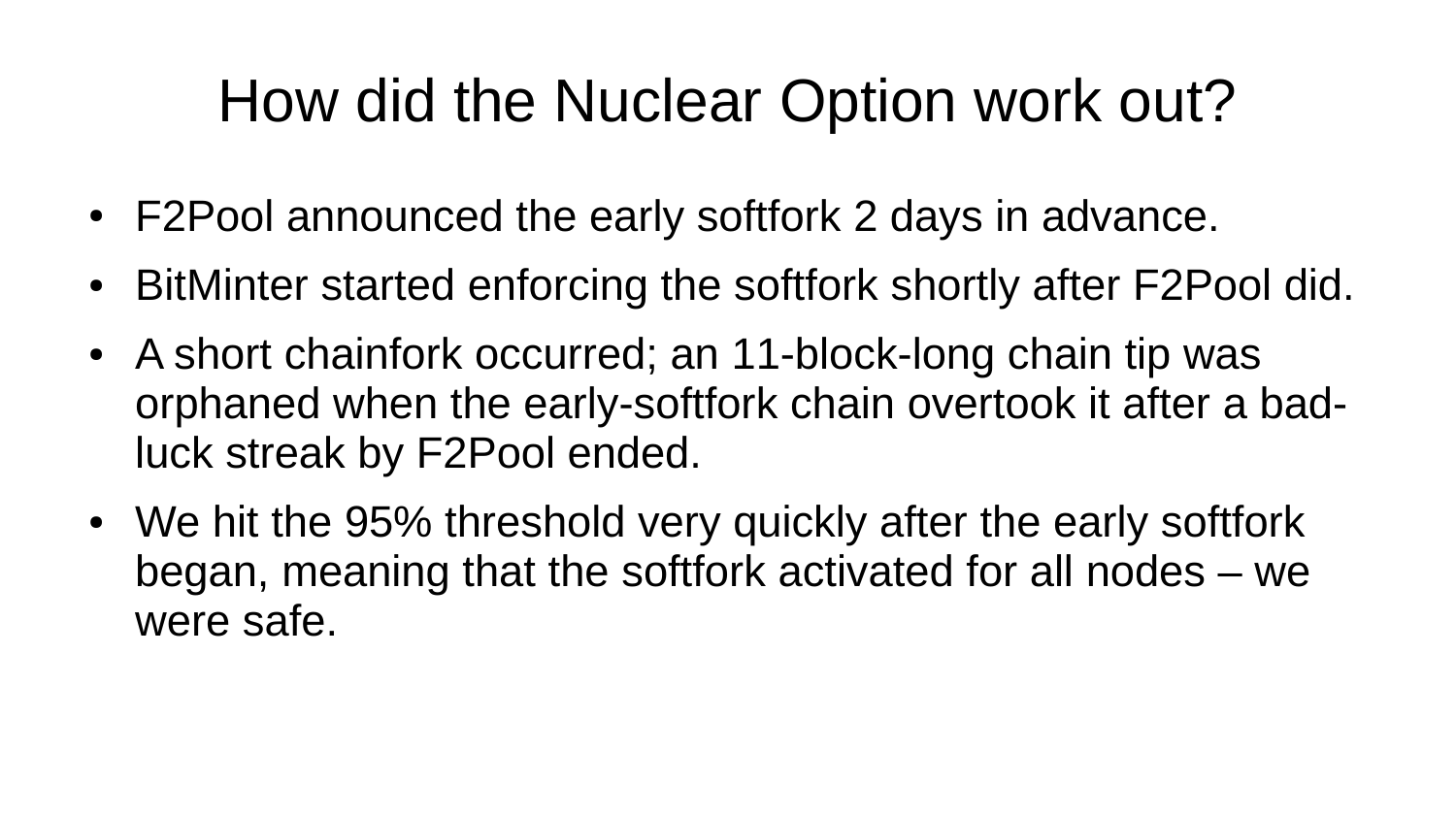# So did we do the right thing?

- We were really, really uncomfortable with this at the time.
- It's not good to set a precedent that it's acceptable for a few developers and 1 large mining pool to activate an unplanned softfork.
- However... after we did this, an altcoin that hadn't aggressively activated BIP66 (Peercoin) was attacked with Pieter's zeroday, and their chain forked for more than a week.
- In retrospect, I think we picked the least bad option available. A 2hour-long chainfork with 2 days of advance notice is way better than an unplanned week-long chainfork.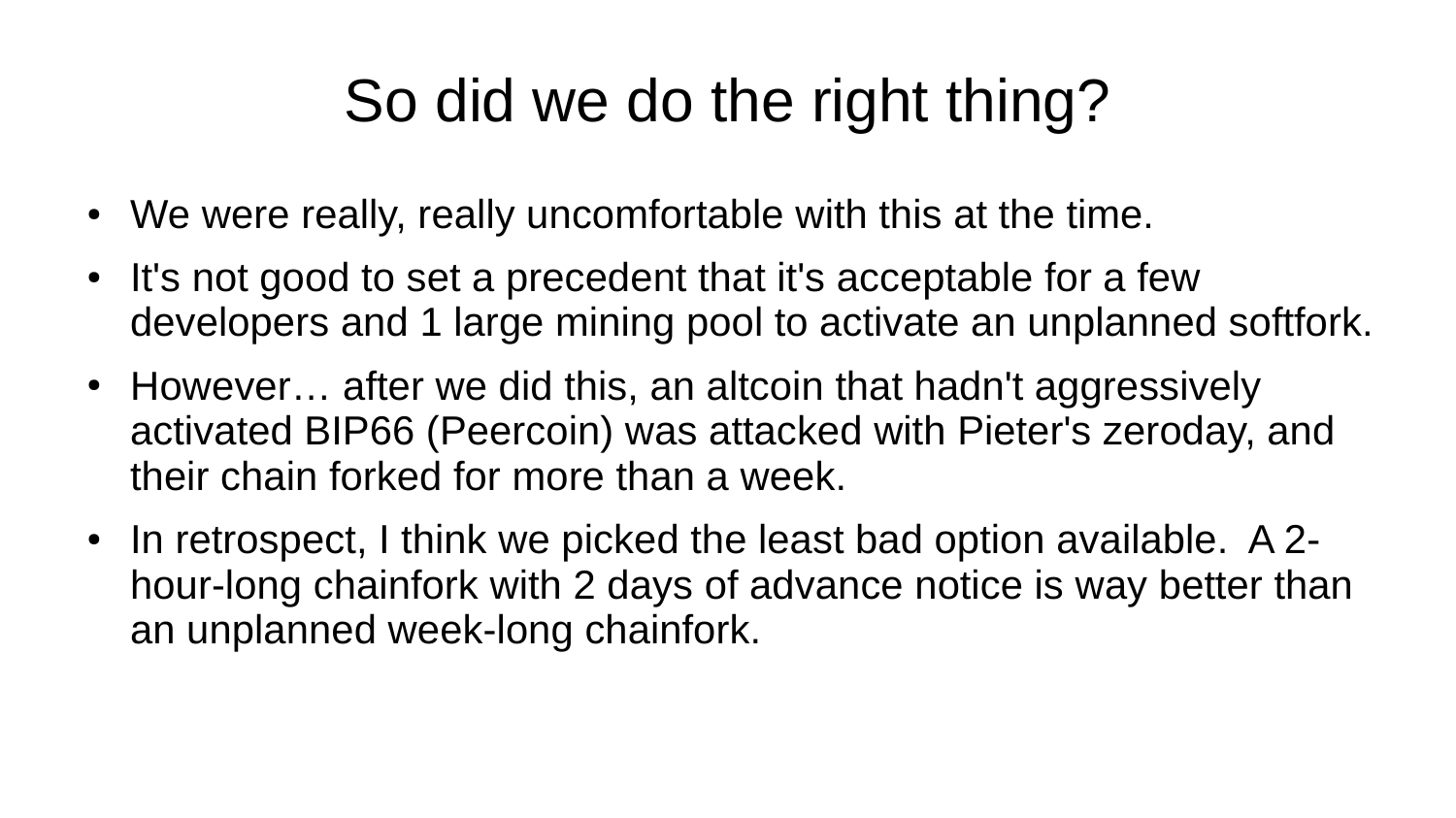## But let's not have that happen again.

- The advice from Luke Dashir after that whole mess was: if Bitcoin makes a change, follow their lead even if it looks non-urgent, and follow their lead quickly.
- If we had activated BIP66 around the same time as Bitcoin, we wouldn't have been put in a bad situation.
- Your upstream will not give you advance warnings of security fixes that they're deploying or disclosing.
- If you're not prepared to quickly merge upstream commits, your blockchain is going to have bad things happen.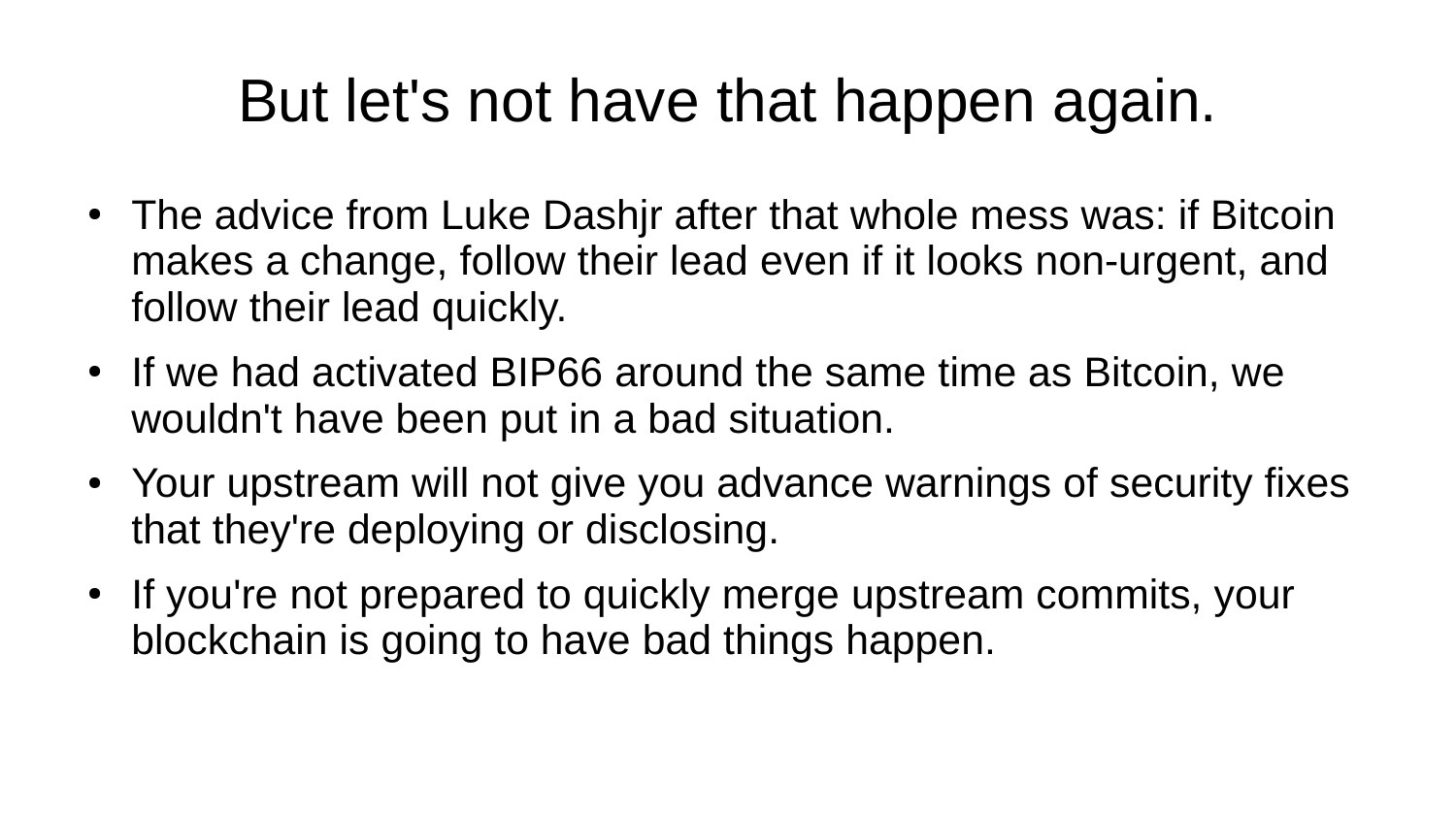# Why hadn't Namecoin activated BIP66?

- Feature creep.
- Early in Namecoin development, Namecoin devs started adding unnecessary patches against Bitcoin.
	- A custom Windows build system.
	- A rewrite of the RPC subsystem.
- Namecoin devs also didn't merge lots of Bitcoin commits.
- Result: it was impossible to keep up with Bitcoin innovations.
- (The current Namecoin developer team wasn't around when this started.)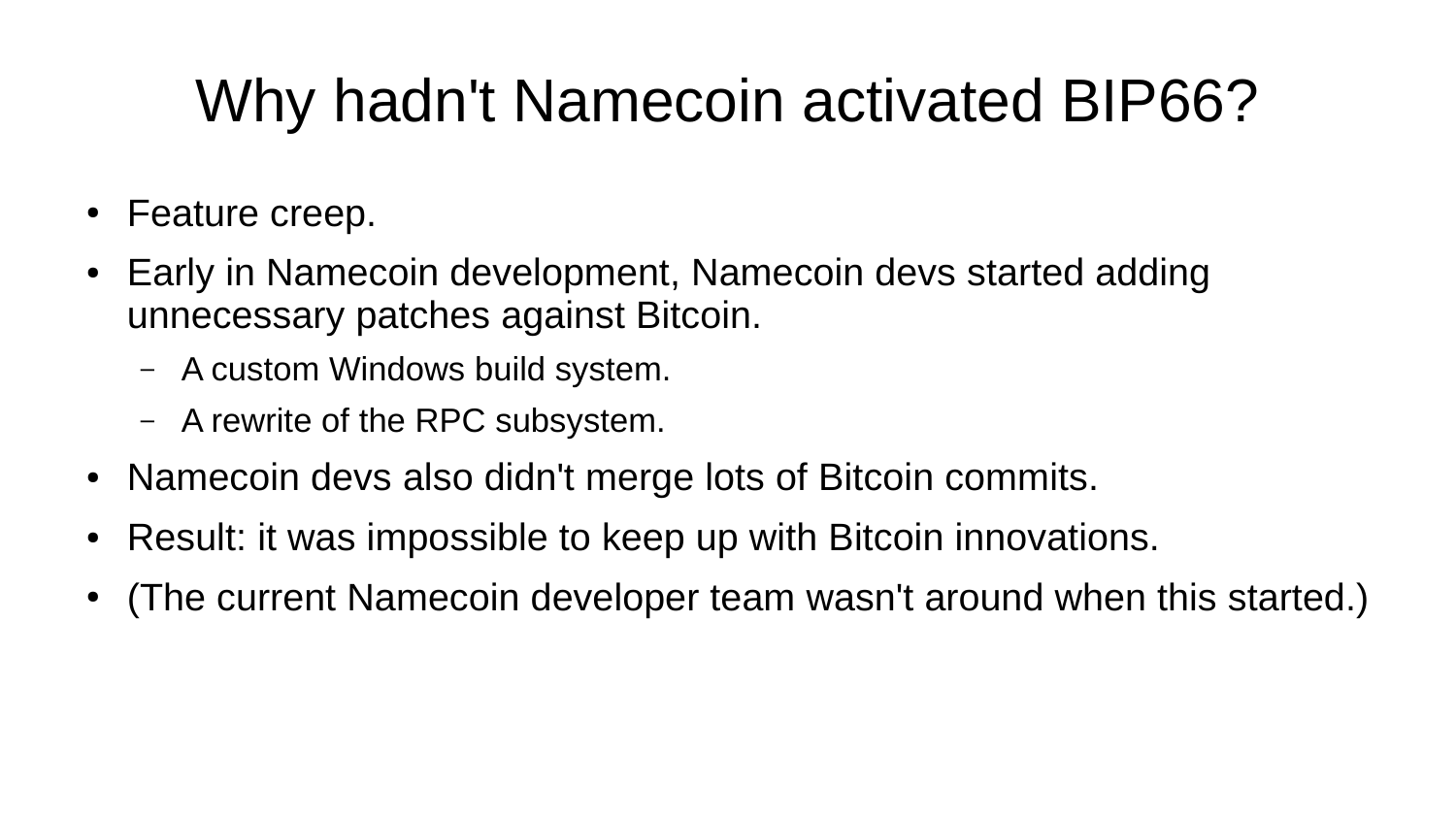### Solution? Rewrite the code from scratch!

- F2Pool bailed us out by contracting our Chief Scientist (Daniel Kraft) to do a from-scratch rebase against upstream Bitcoin Core.
	- Namecoin Core has a very different philosophy about patches against upstream.
	- The **only** cases where we merge code that isn't in Bitcoin Core are when the code wouldn't be applicable to Bitcoin because of the different use cases (currency vs naming system).
- At the time BIP66 activated for Bitcoin, Namecoin Core had passed QA testing by F2Pool but the other pools hadn't adopted it yet.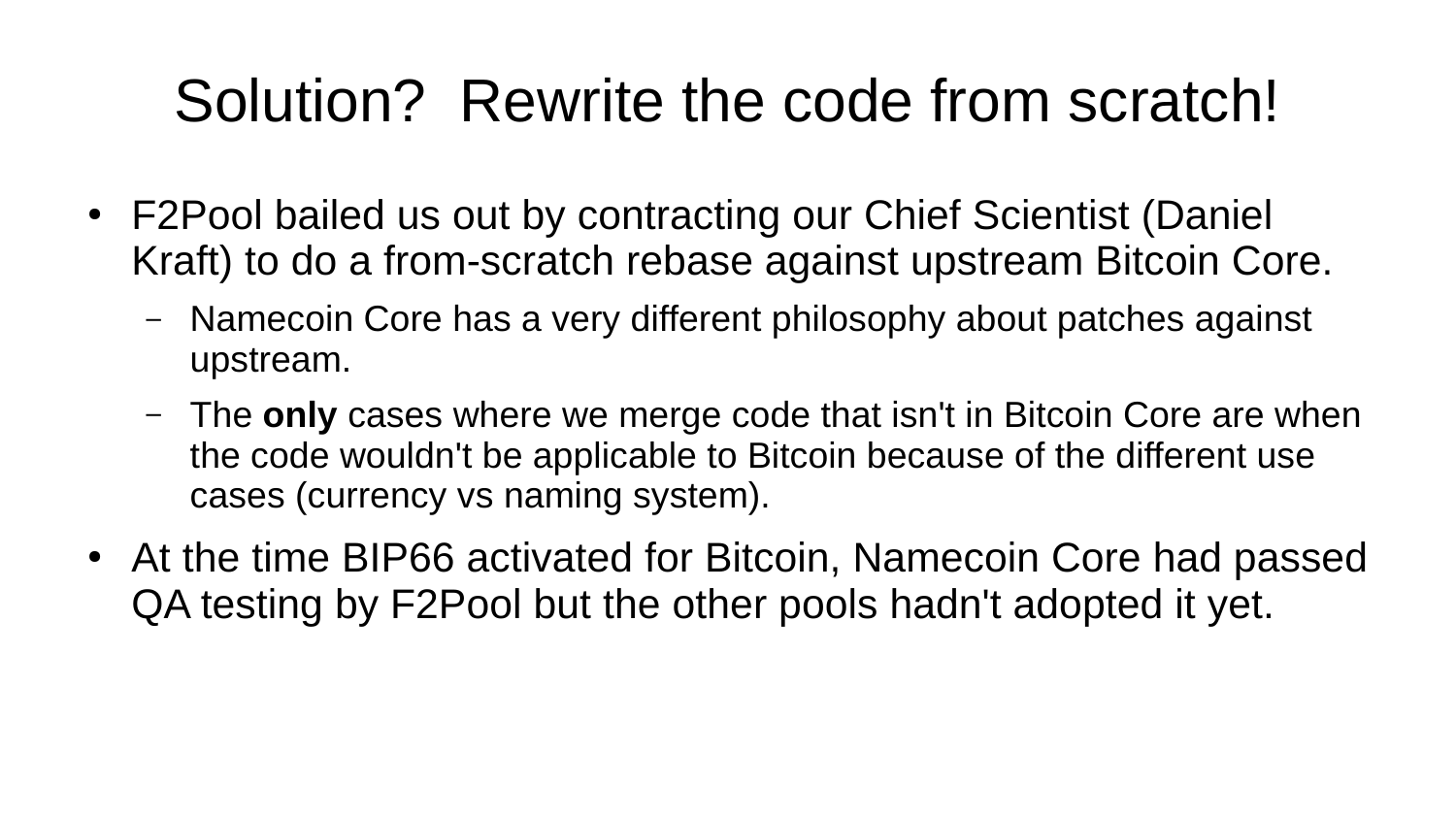#### Lesson learned

- Don't deviate from your upstream blockchain codebase unless you have a very good reason to do so.
	- If you want a feature that isn't relevant to your blockchain's intended use case, get it merged upstream first.
- Even if you diligently attempt to follow this philosophy, you will encounter cases where you need to maintain patches against upstream code.
	- Try to eliminate these patches as soon as possible.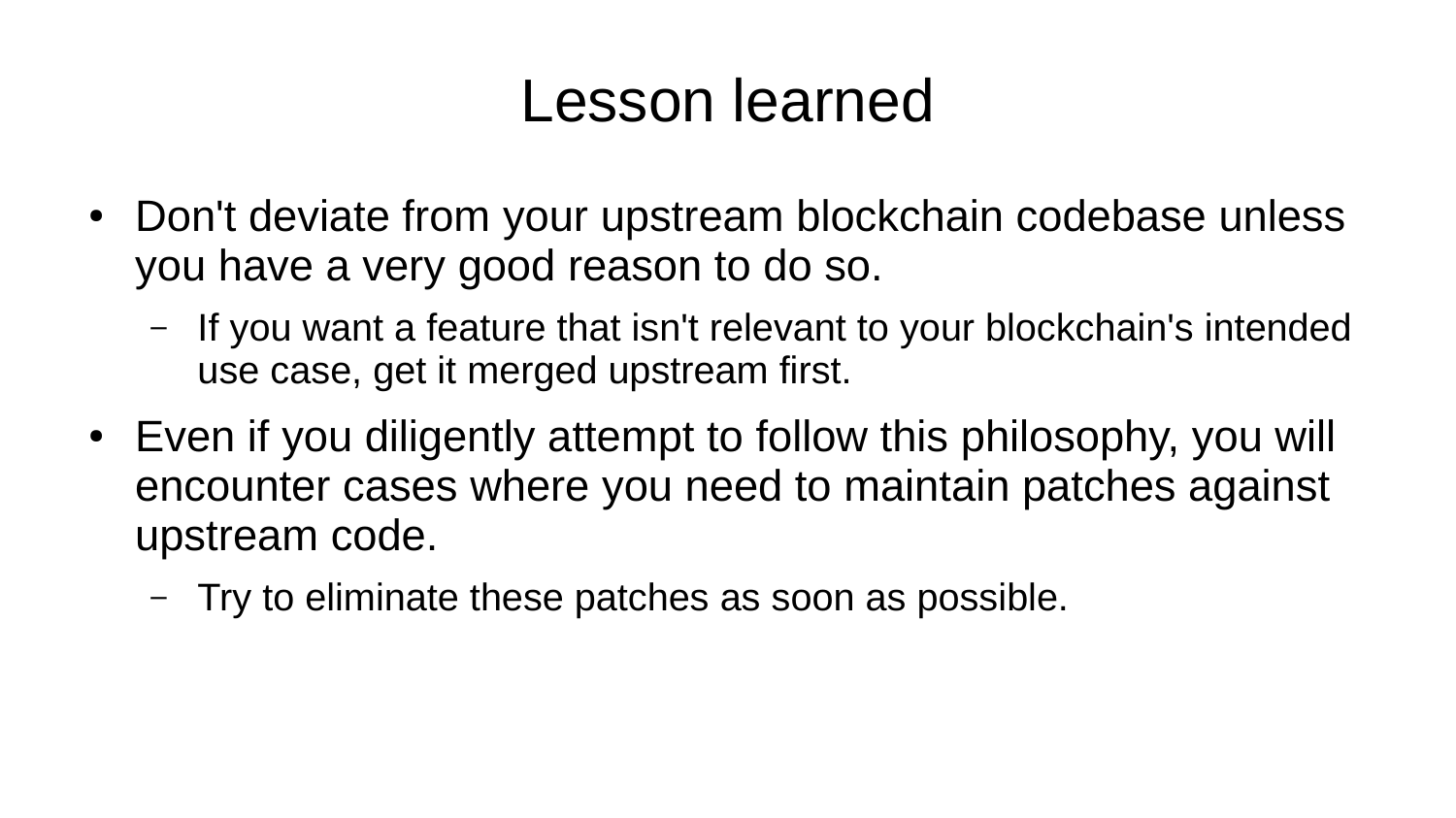# AuxPoW Specification Quirks

- Merge-mined sidechains include a parent block header and a parent block coinbase transaction in the sidechain's block headers.
	- Problem: coinbase transactions often include hundreds of outputs to pay mining pool users.
	- Even SPV validators of the merge-mined sidechain need to process this.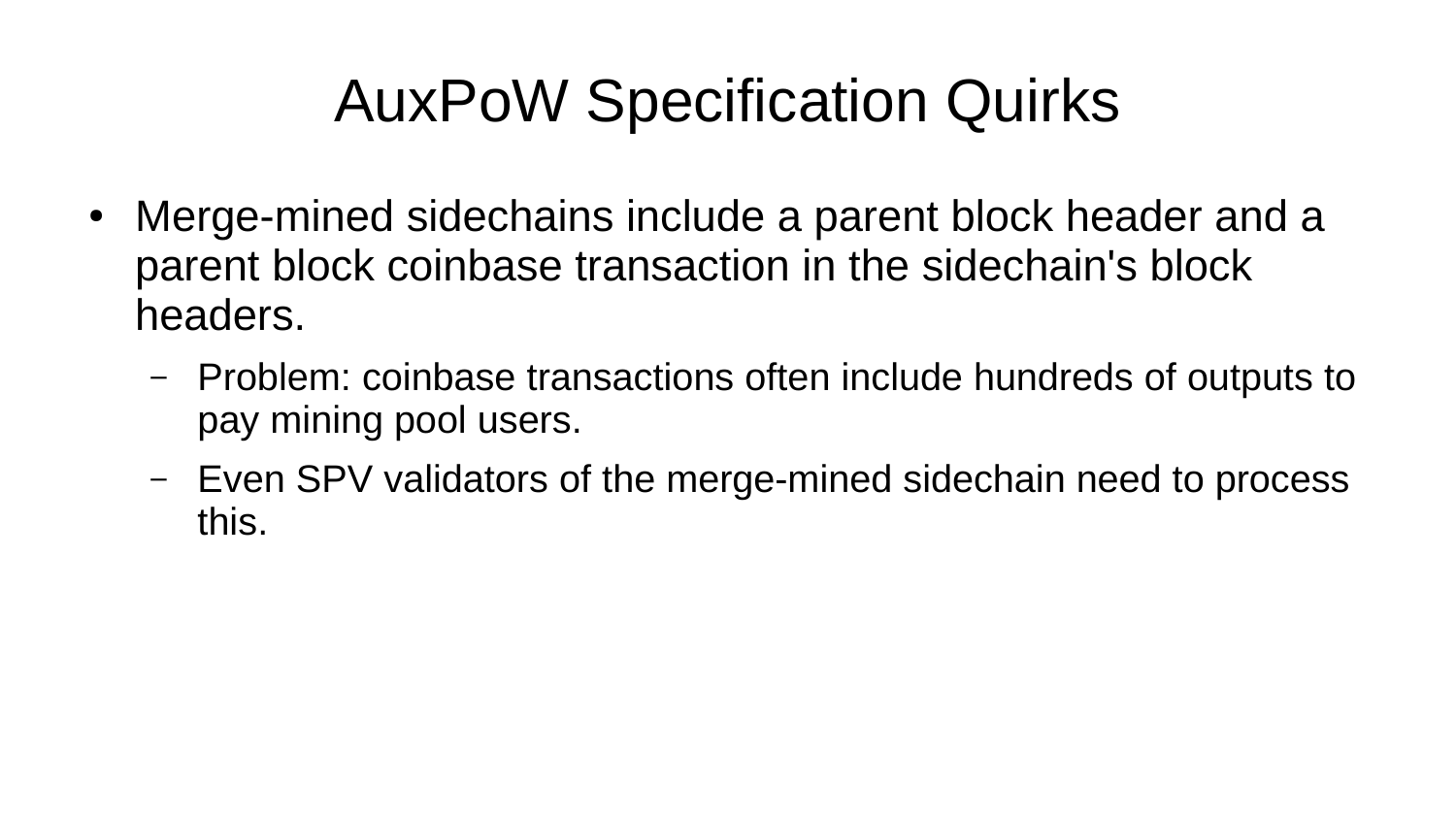### P2Pool's AuxPoW

- P2Pool (a decentralized Bitcoin mining pool implemented as a merge-mined sidechain) uses a hash midstate proof to get rid of most of this data.
	- Adopting this in Namecoin would be a hardfork.
	- Not much peer review.
	- Not much battle-hardening breaking P2Pool doesn't yield much payout.
	- Cryptographic implications of allowing attackers to choose hash midstates are difficult to evaluate.
	- We're taking the "wait and see" approach.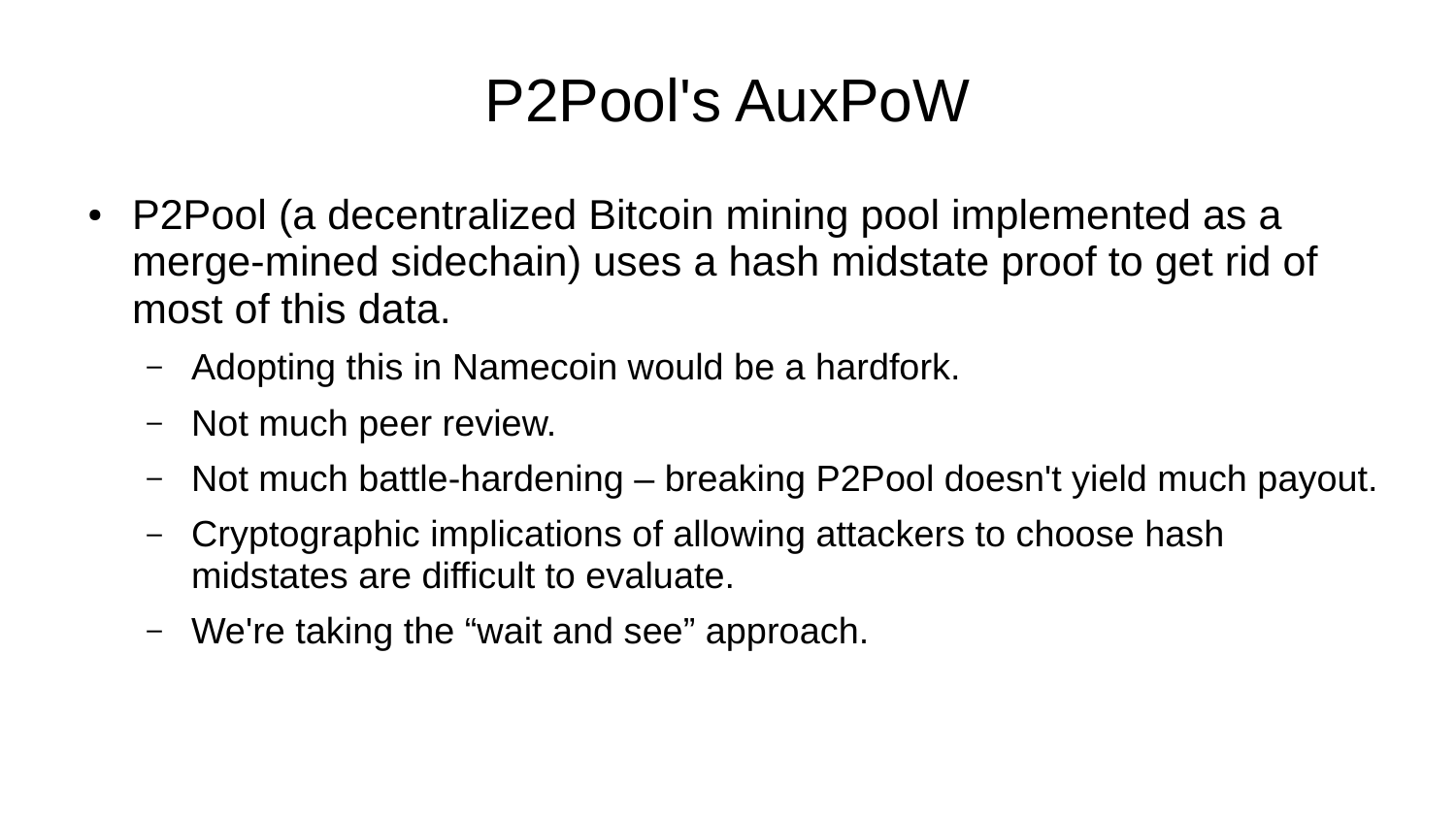# Luke Dashjr's AuxPoW

- Luke's work on pegged sidechains includes a new AuxPoW spec.
- Solves the coinbase transaction bloat issue.
- Doesn't add crypto assumptions like hash midstate proofs.
- Requires the parent chain (i.e. Bitcoin) to be merge-mined.
	- That's a Bitcoin hardfork.
	- We're not optimistic that this will happen anytime soon.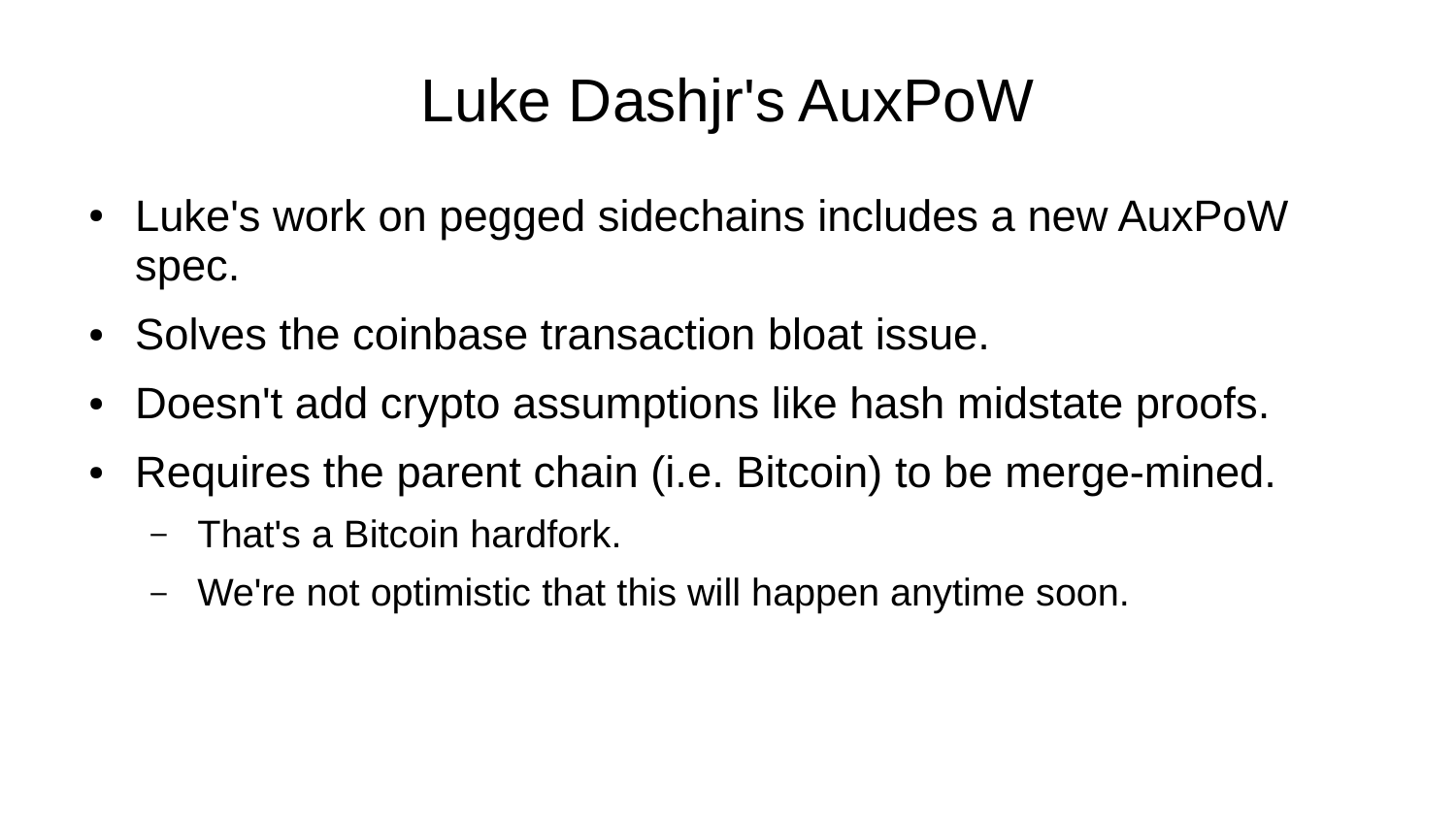# AuxPoW Specification Quirks (2)

- Merge-mined sidechains' block headers abuse the 32-bit block version field.
	- Bit 0x100 is used to signal that a block is merge-mined.
	- The top 16 bits are the "chain ID" (used to allow mining multiple merge-mined sidechains at once).
- Problem: Bitcoin's BIP9 (VersionBits) uses these bits for different purposes.
	- Namecoin plans to hardfork to fix this.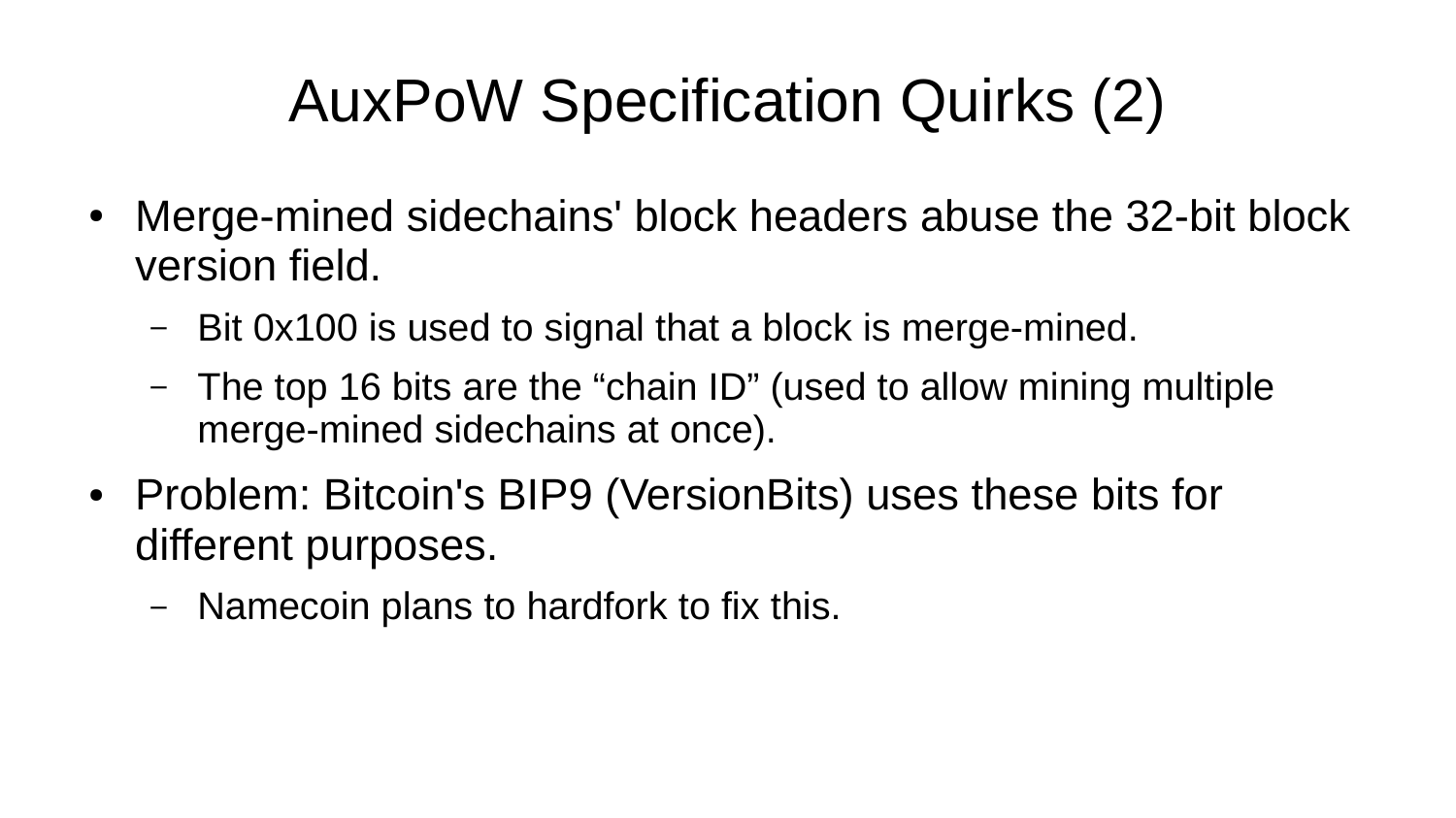## Layered Chains

• In response to some of these drawbacks of merge-mined sidechains, Blockstack (a Namecoin competitor) tried a different approach: layered chains.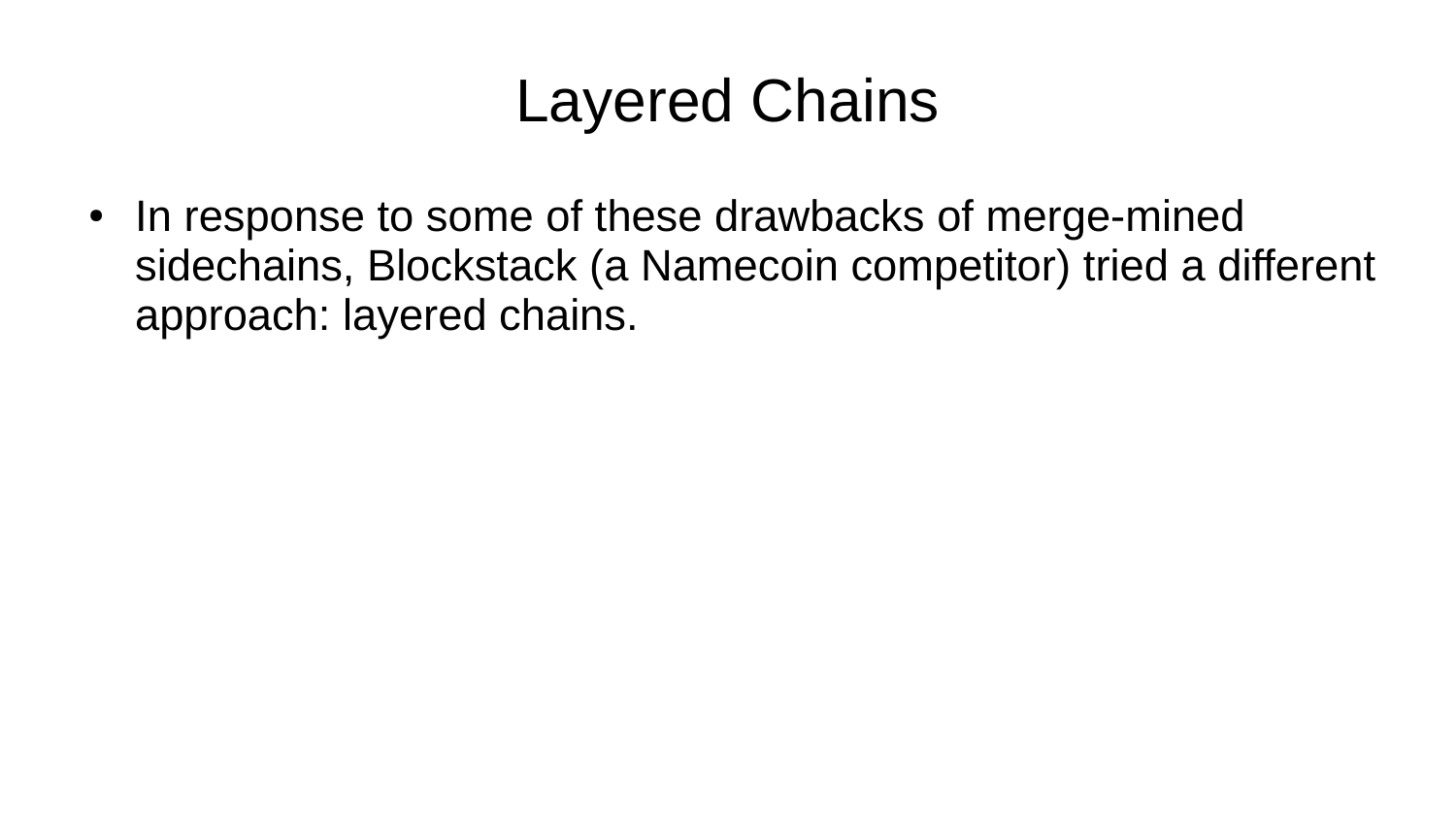# Layered Chains: split consensus layers

- You can use OP RETURN outputs in a parent chain to create transactions (additional data can be stored externally, e.g. in a DHT).
- This uses the parent chain to provide secure ordering of transactions.
- A second consensus layer decides which of those transactions are valid.
	- $-$  2<sup>nd</sup> layer is invisible to the parent chain.
- This is implemented in Blockstack, using Bitcoin as its parent chain.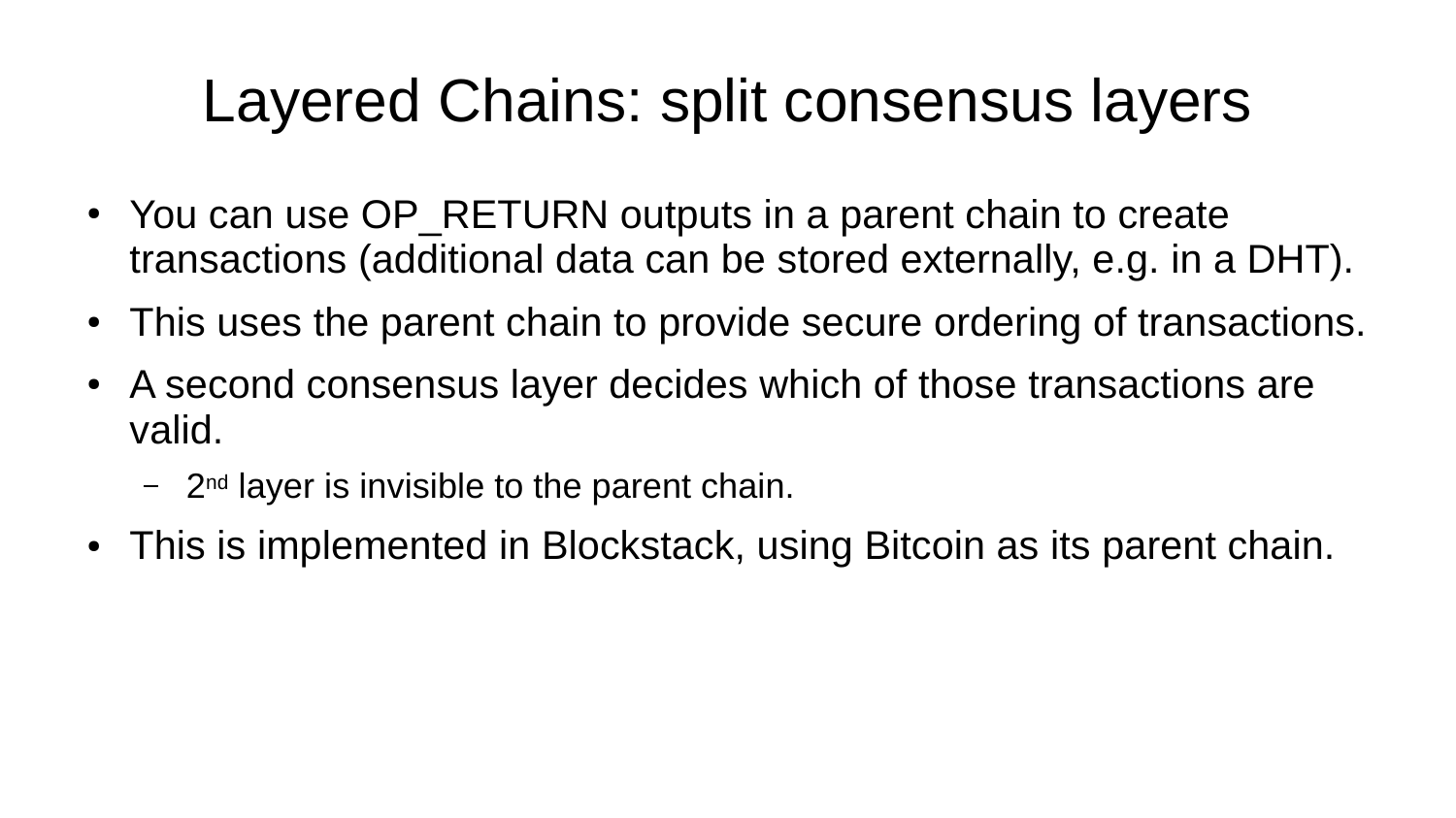# Are layered chains secure?

- Against reorganizations, they have much better security than merge-mined sidechains.
	- Re-orging Blockstack means you have to re-org Bitcoin, and vice versa.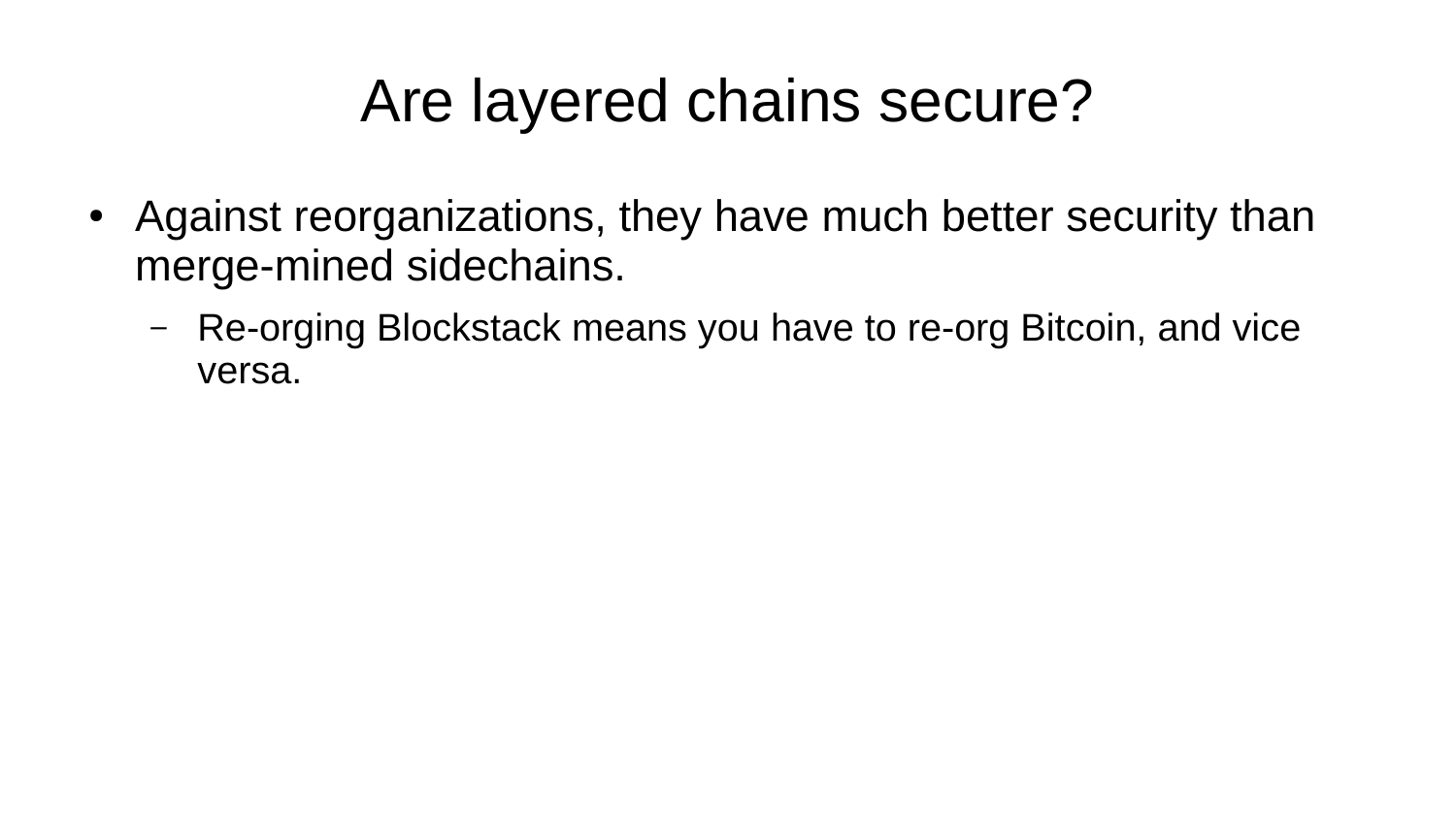# Layered chains and lightweight clients

- Problem: for the  $2^{nd}$  layer to work properly, you need to download the full parent chain (the parent chain doesn't enforce the 2nd layer's rules).
	- Blockstack nodes need to download the entire Bitcoin blockchain in order to apply Blockstack's consensus rules.
- Headers-only SPV nodes are not possible with layered chains.
- Blockstack's "solution": rely on trusted checkpoints.
	- Not secure or decentralized at all.
- As of circa a month ago, Blockstack's CTO told me that they've started telling users to download the full Bitcoin blockchain.
	- Their website still talks about the trusted checkpoints … mixed messaging?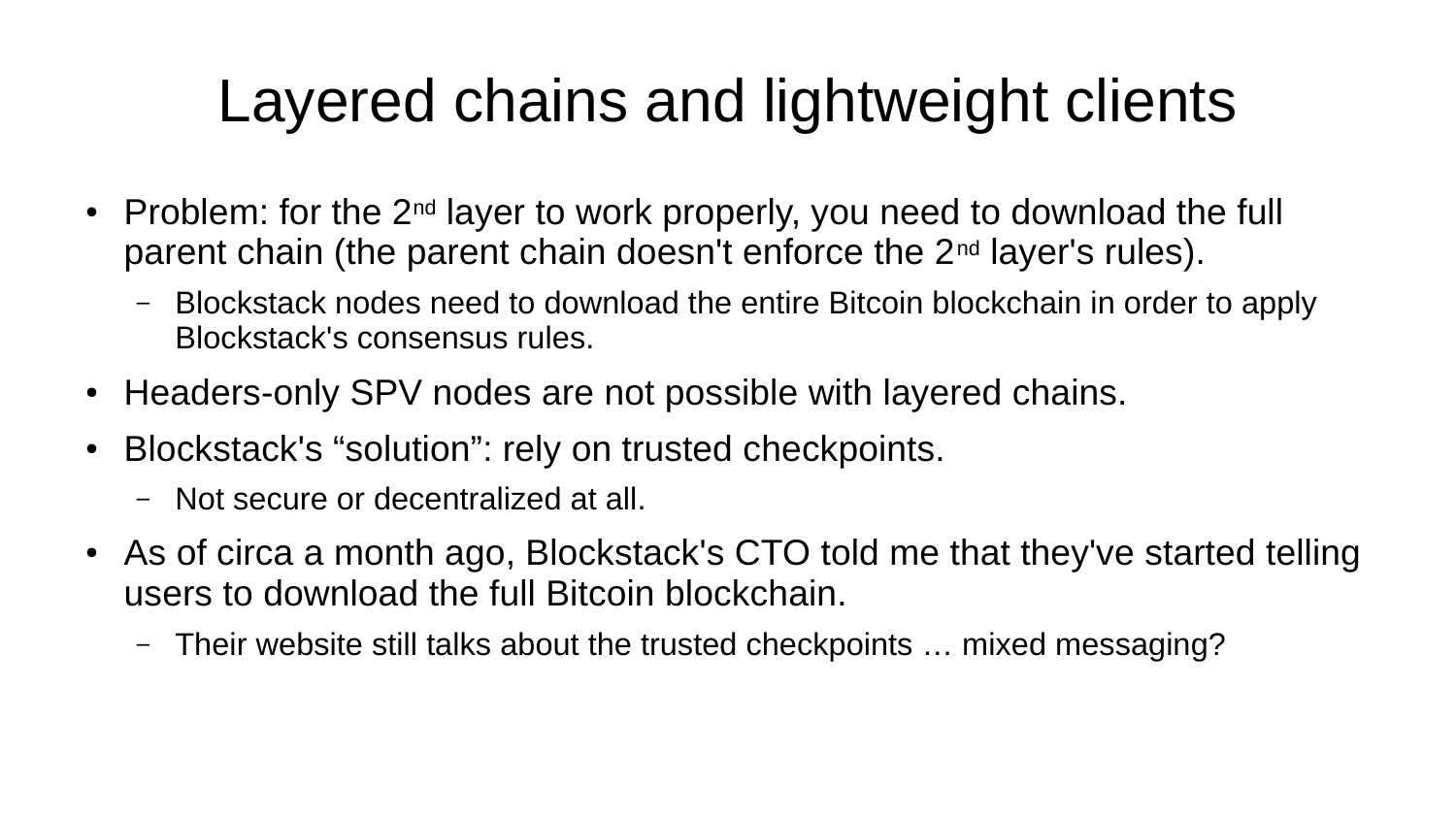## Are layered chains realistic?

- Making SPV impossible is likely to drive users to less safe lightweight clients, i.e. trusted 3<sup>rd</sup> party systems.
- Blockstack's developers operate trusted 3<sup>rd</sup> party systems.
- Cynics may see this as an attempt to look security-conscious while getting lots of customers for their insecure paid services.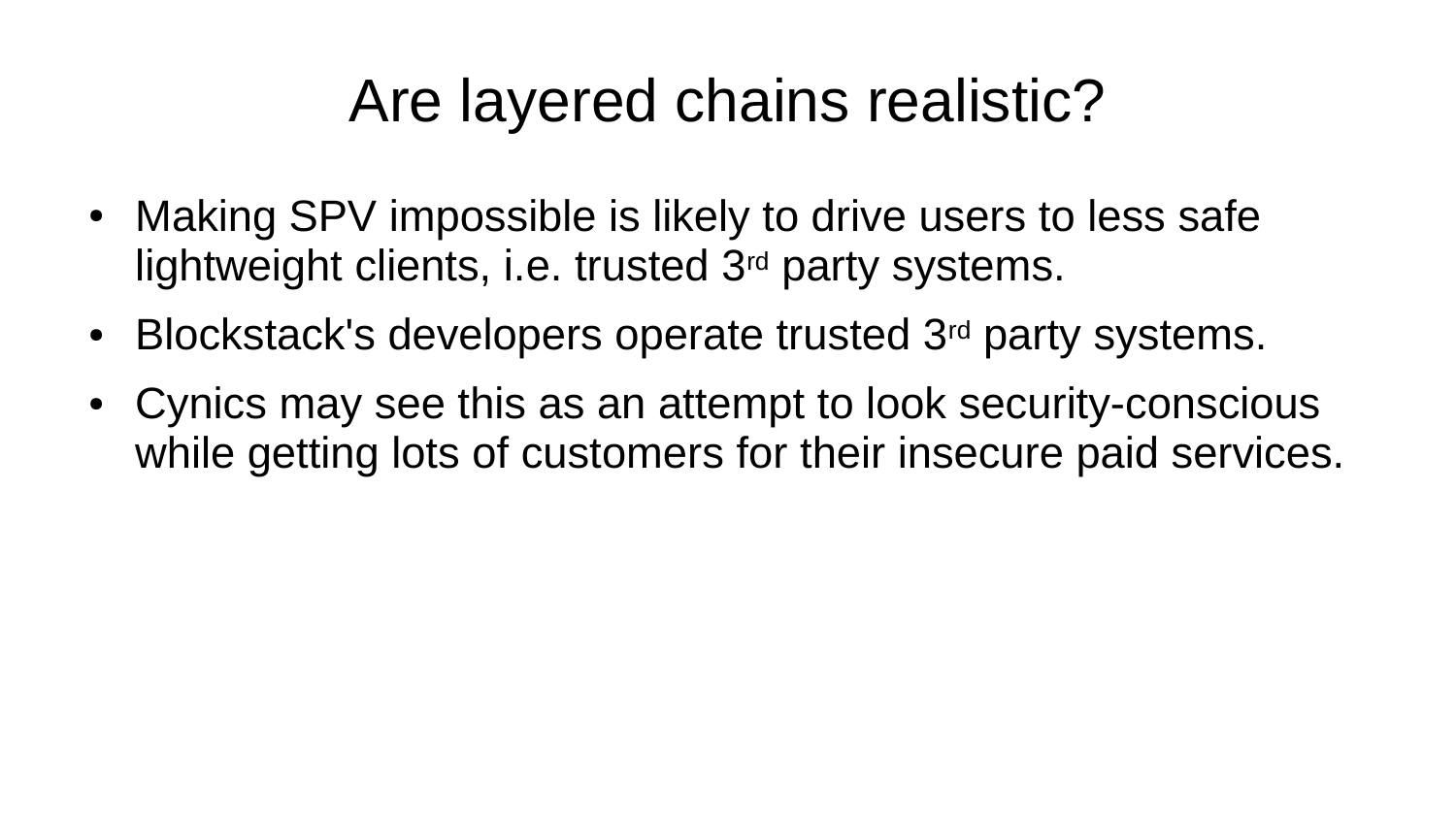# Do layered chains scale?

- Blockstack rate-limited their transaction volume to 20-30% of Bitcoin volume.
	- Using 20-30% of Bitcoin blocks violates Bitcoin's social contract.
	- Bitcoin users lose 20-30% of their intended capacity (paying higher fees as a result).
	- Bitcoin users have to carry around Blockstack data forever.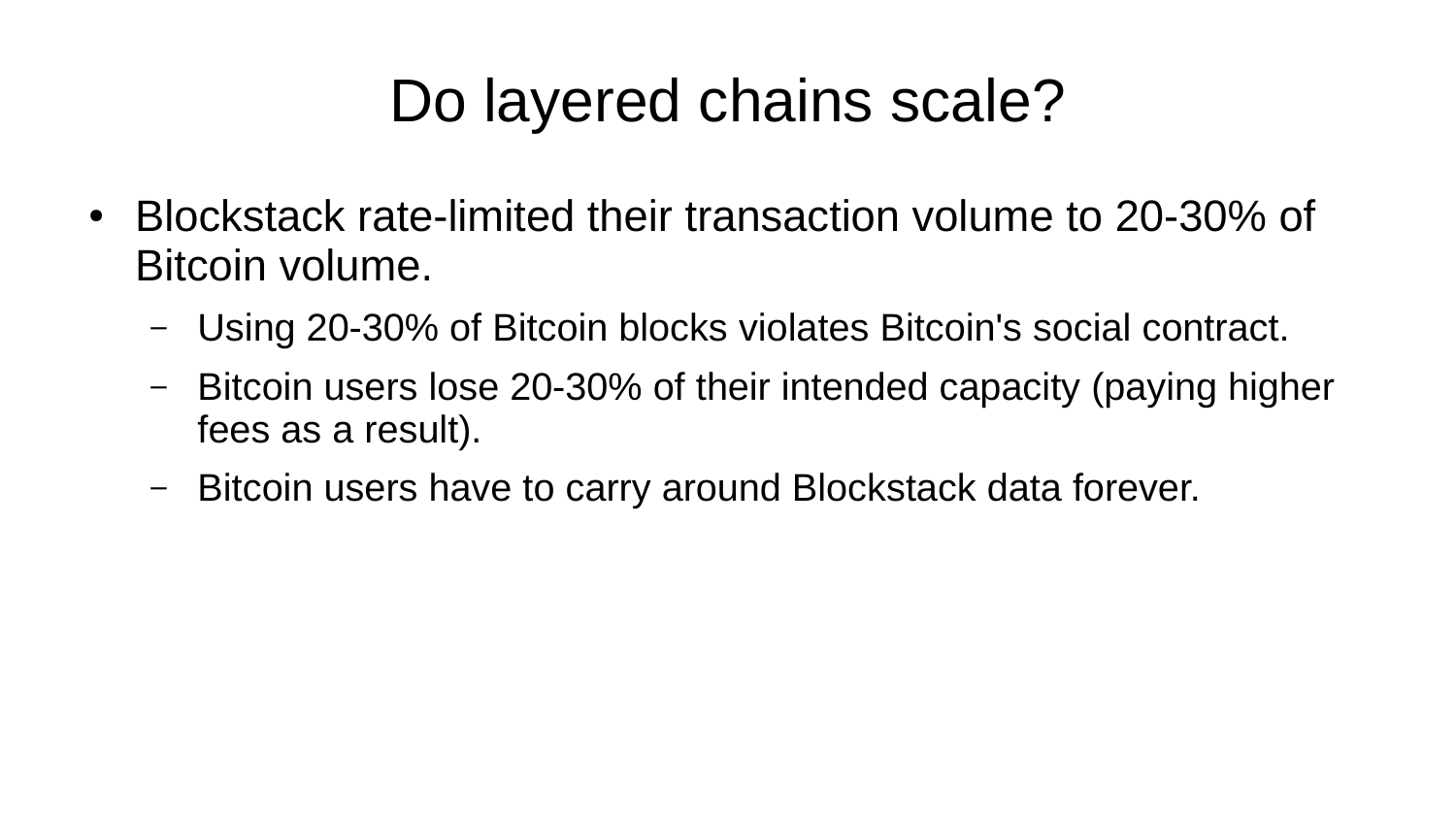# What do the Blockstack devs recommend to make their system scale?

- $\bullet$  "the community needs to look into side chains"  $-$  A paper by the Blockstack founders.
	- Remember, Blockstack was founded because they claimed mergemined sidechains were insecure.
	- Makes sense....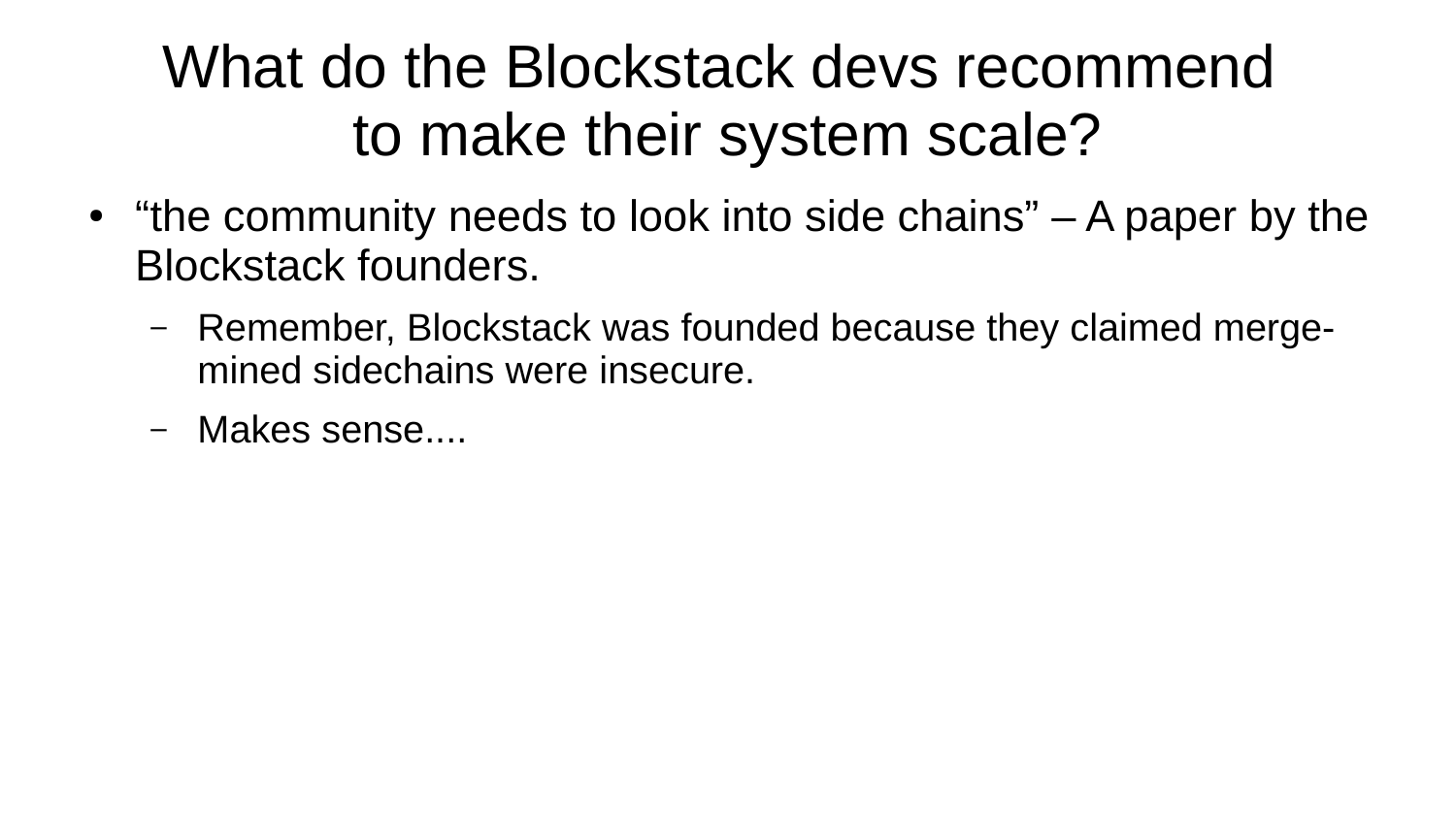### Blockchain use case: Anonymity

- Bitcoin has terrible privacy.
- Transaction graph analysis can deanonymize Bitcoin payments.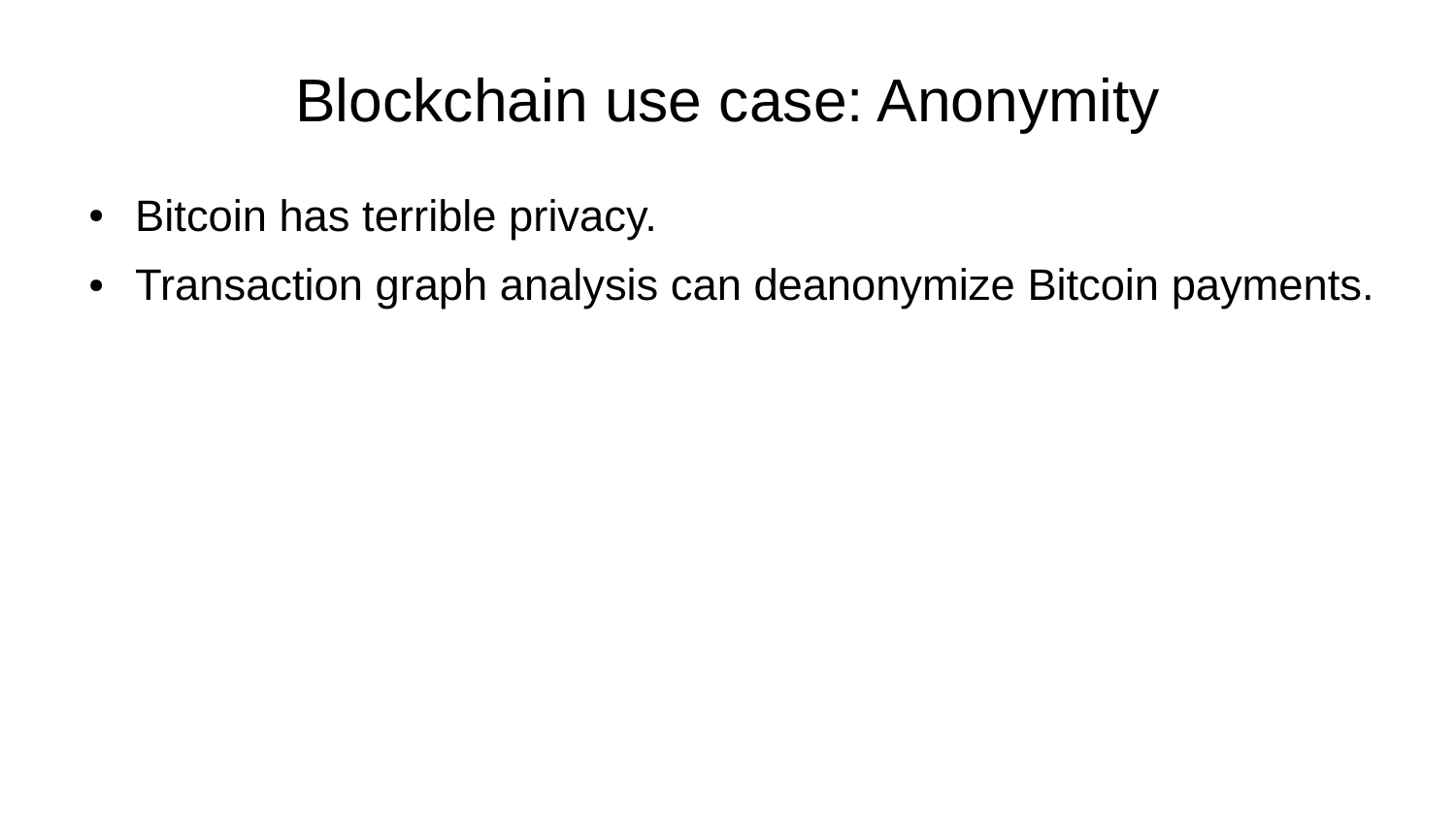### Monero: an anonymous currency blockchain

- Monero is a completely new codebase no common code to Bitcoin.
- Monero signatures are ring signatures (hides the sender), not standard ECDSA.
- Monero addresses use ECDH (hides the receiver), not standard public key hashes.
- Many things are redesigned compared to Bitcoin.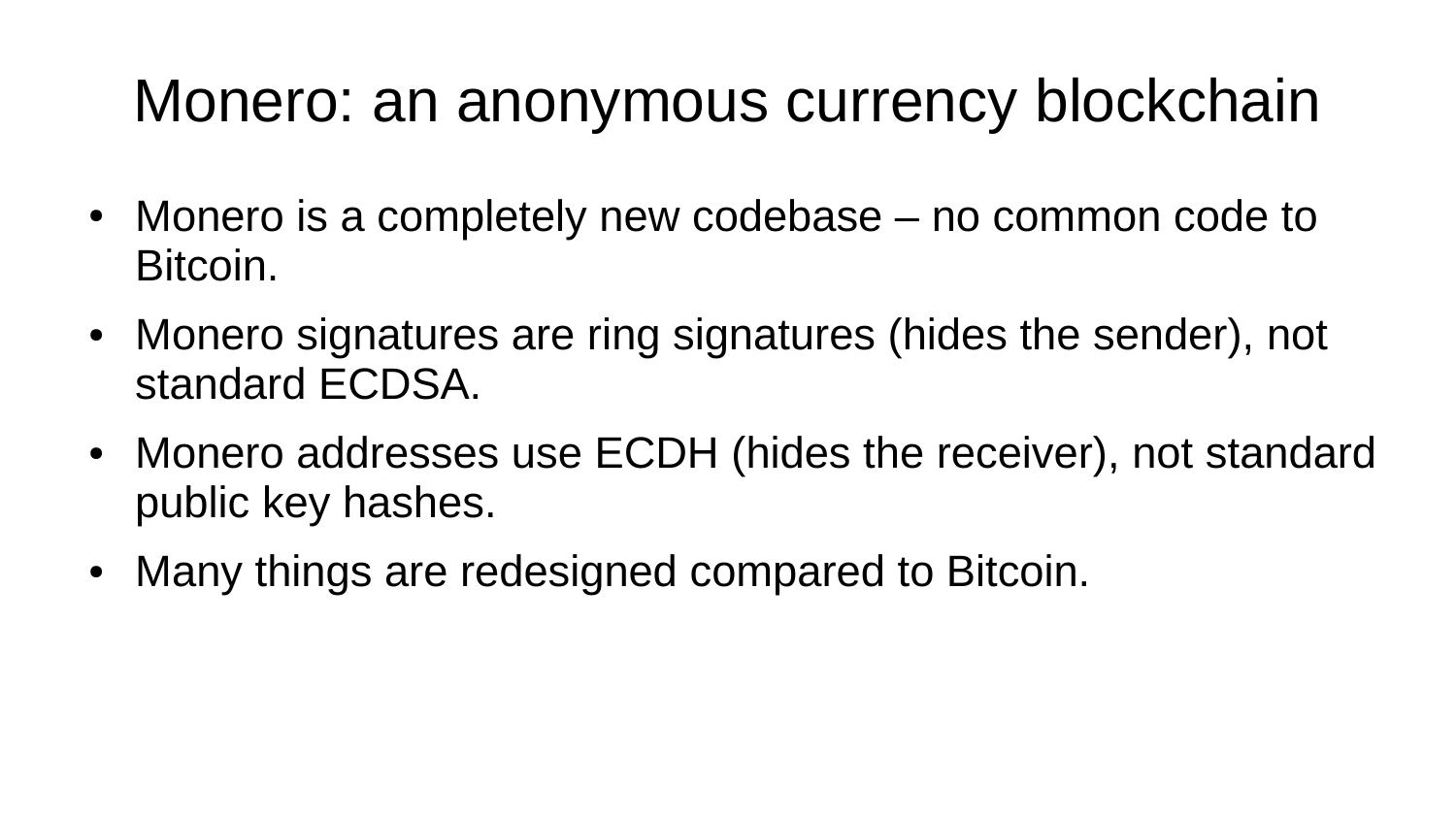# Why would you want to redesign Bitcoin?

- Hedge in case Bitcoin's crypto (e.g. curve choice) gets broken.
- Allows experimental changes to be tested in the field.
- Monero markets itself as a science experiment, not a store of value.
- Hardforks scheduled every 6 months advances to the next phase of the science experiment.
	- Would be disastrous for Bitcoin, but beneficial for a small experimental coin like Monero.
	- Monero's experiments can inform future Bitcoin changes.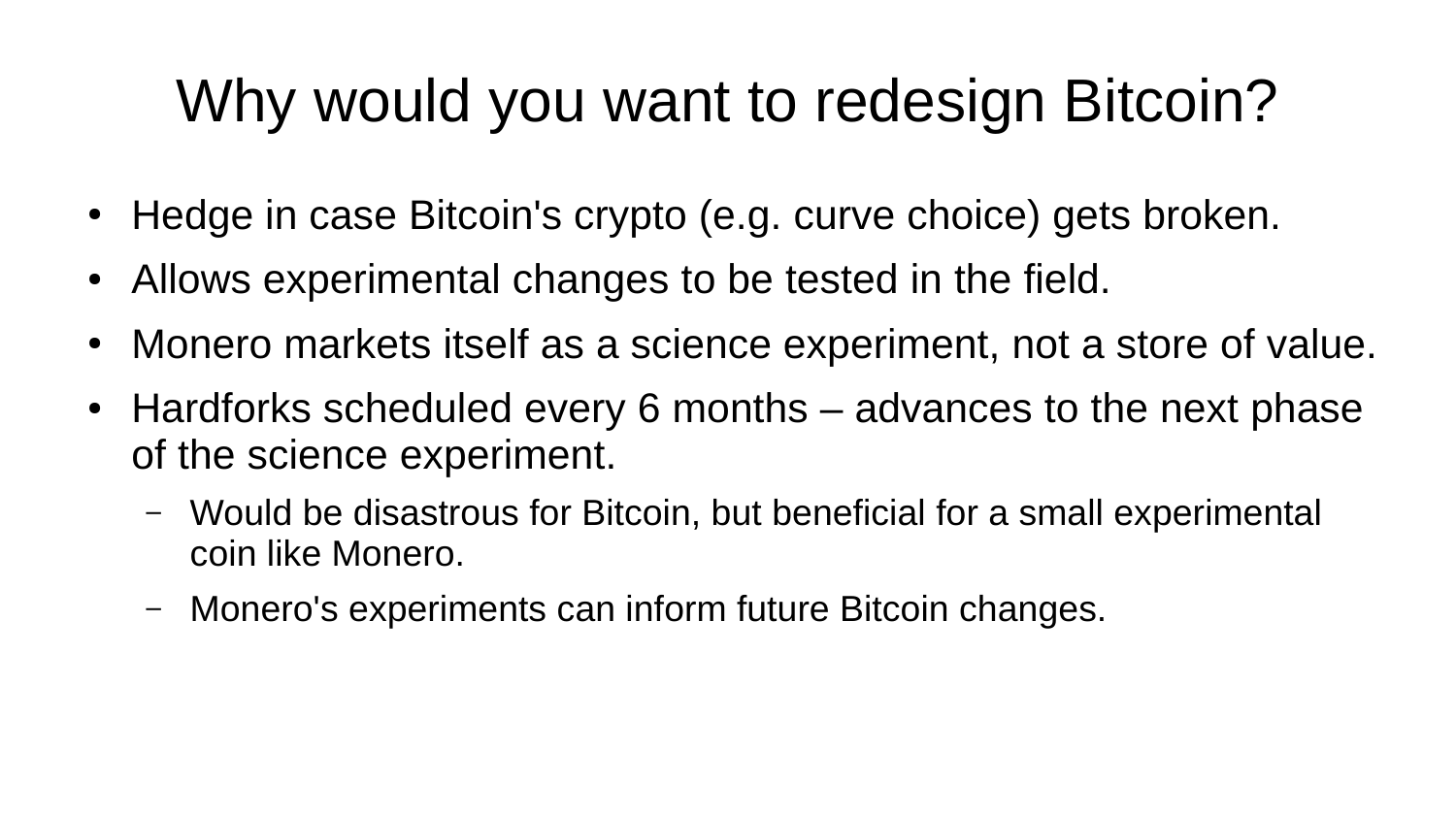# Could Monero's features be added to Bitcoin?

- Probably not.
- Monero's ring signatures don't scale as well as Bitcoin's ECDSA.
	- Hiding the spent status of coins means you can't prune spent coins.
- This makes it an excellent use case for an alternate blockchain.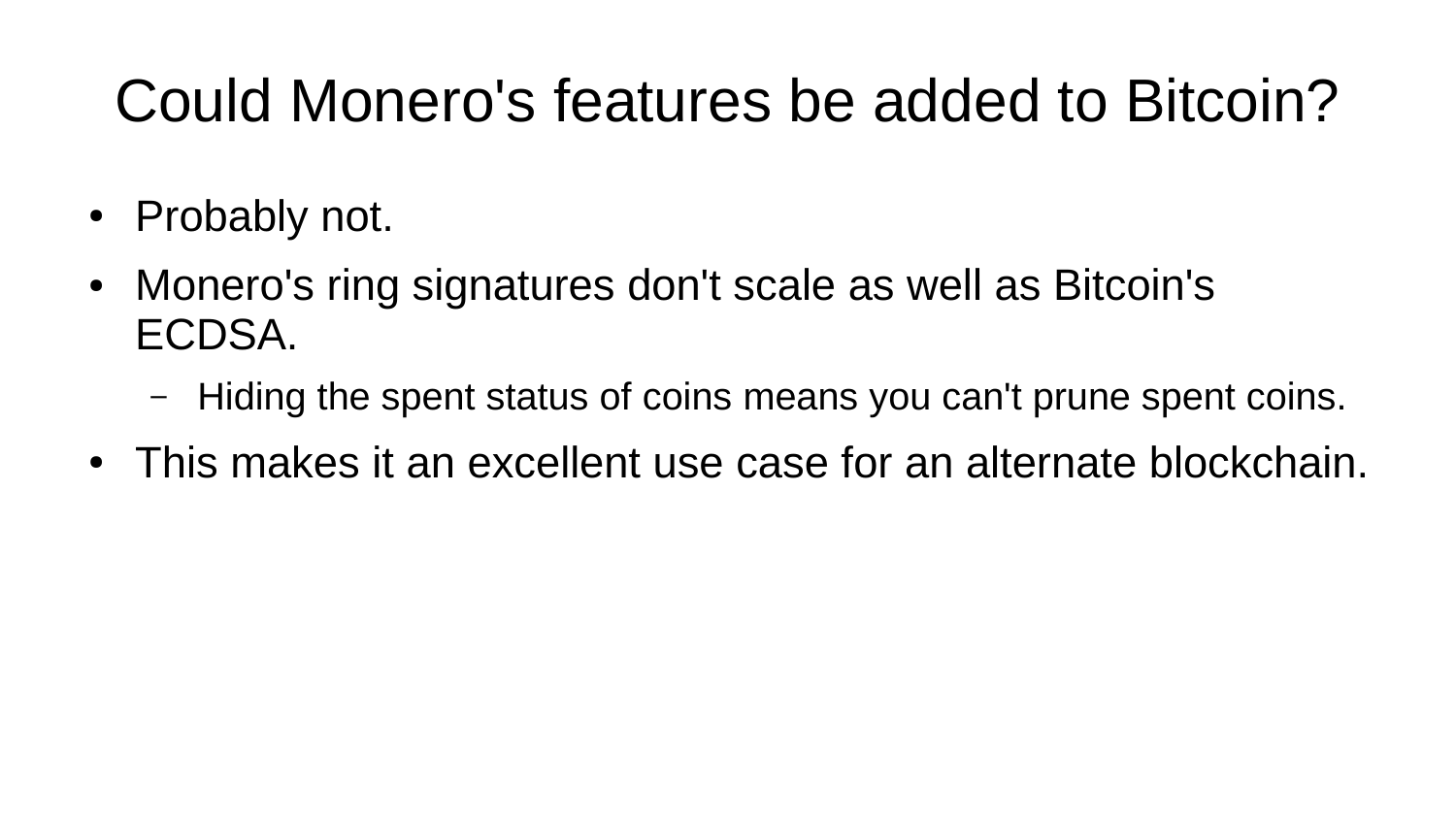## Other approach: contract chains

- Contract-oriented chains like Ethereum could be used instead of a dedicated chain like Namecoin or Monero.
- Potential issue: the social contract of Ethereum isn't tied to a single contract.
- If your contract has a security bug, it's considered equivalent to MtGox rather than the blockchain.
	- That means you probably won't get a consensus fork bailout.
	- And if you do, some users may boycott the fork, like Ethereum Classic.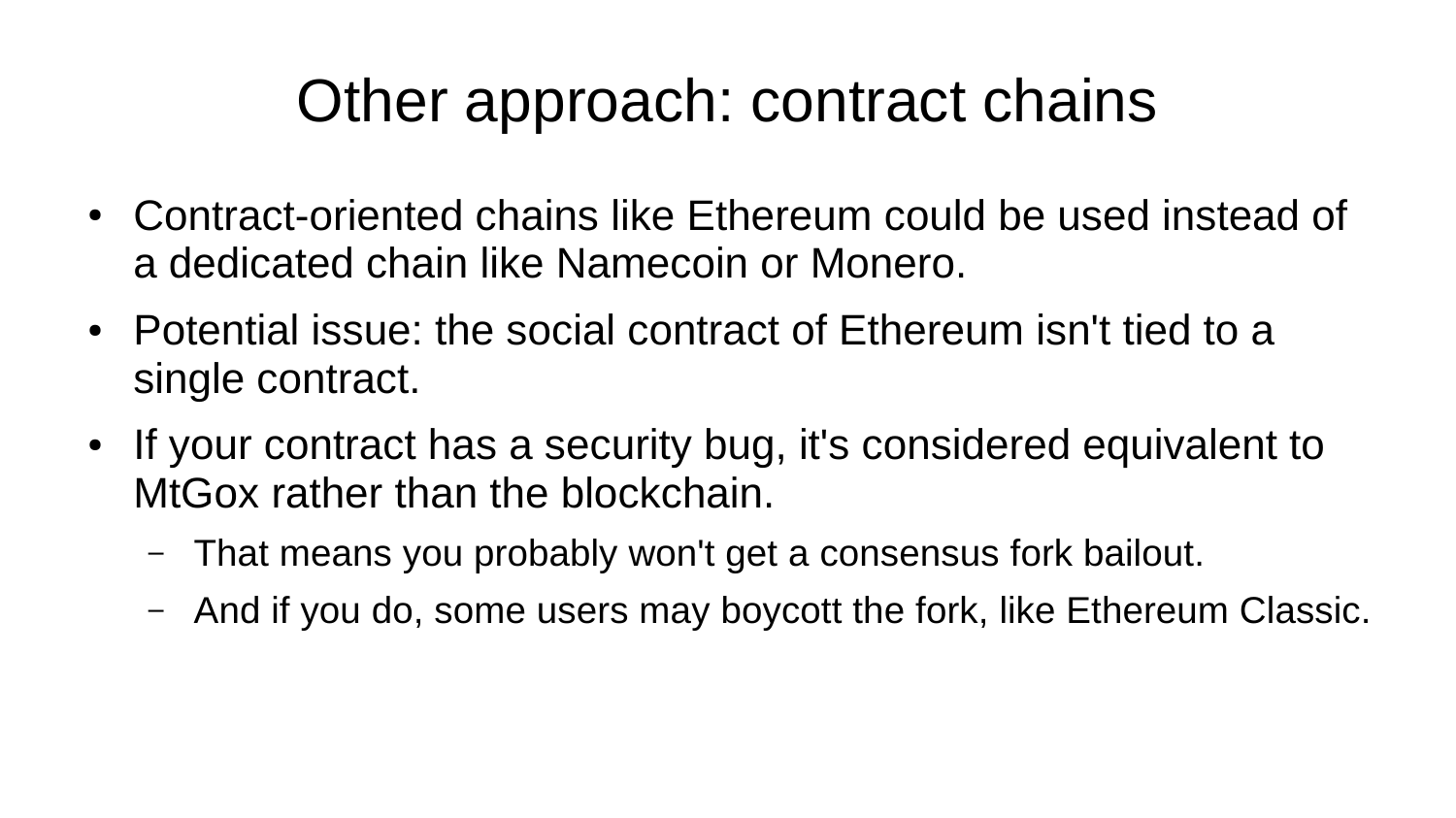# Other approach: pegged sidechains

- Proposed by Blockstream.
- Chains that can temporarily hold coins from other chains.
- It's unclear how the pegging mechanism would work in a decentralized way without sacrificing security.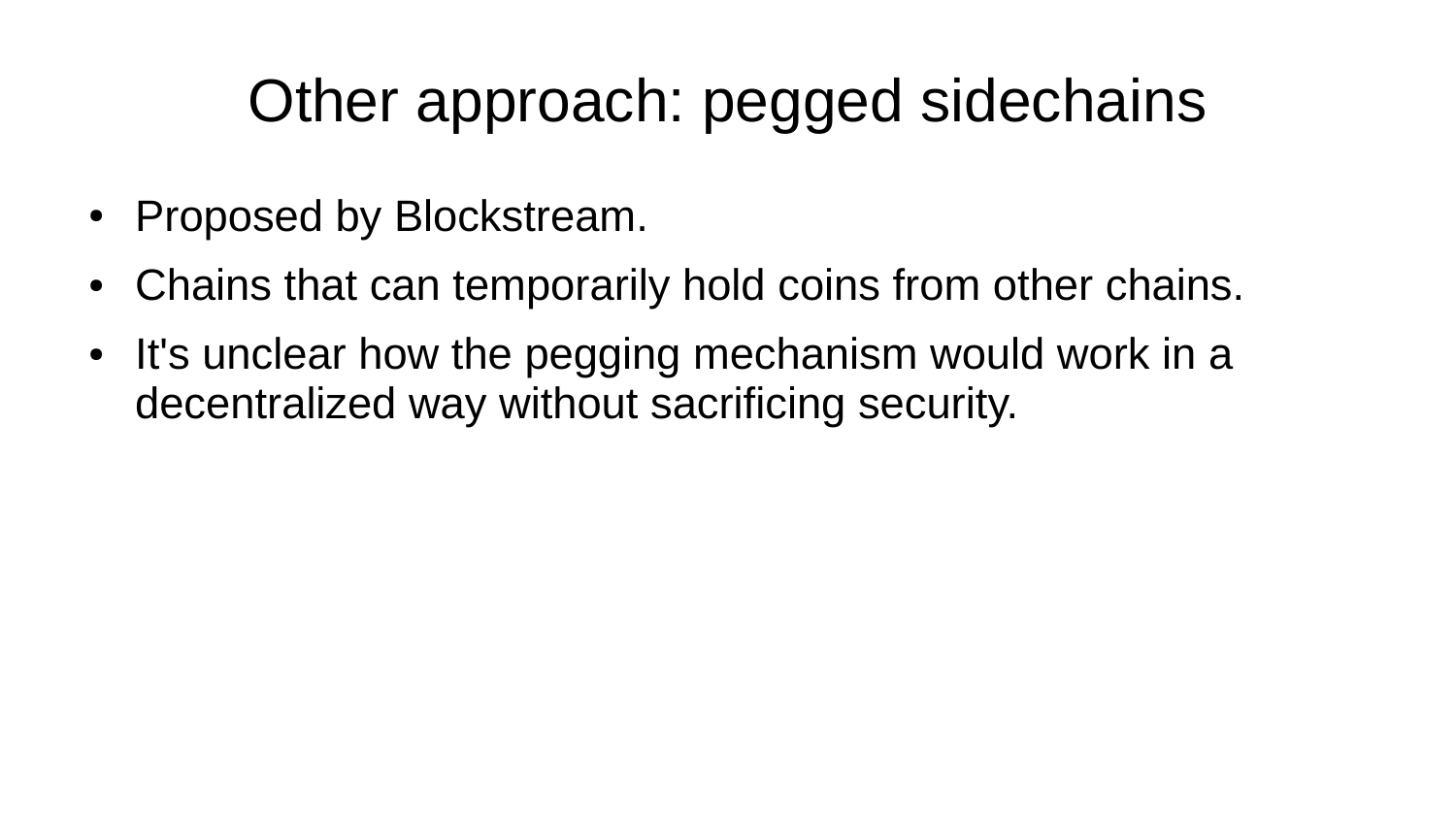# Exchange rate volatility

- Chains like Namecoin and Monero suffer from increased exchange rate volatility (since they have their own currency).
- If your exchange rate is too low, you become cheap to attack.
- Approaches like layered chains, contract chains, and pegged sidechains avoid this by using an existing currency.
- However, pegged sidechains don't have a block subsidy to incentivise security (besides transaction fees).
	- Bitcoin won't either in the future, but it will probably have a very high exchange rate by then.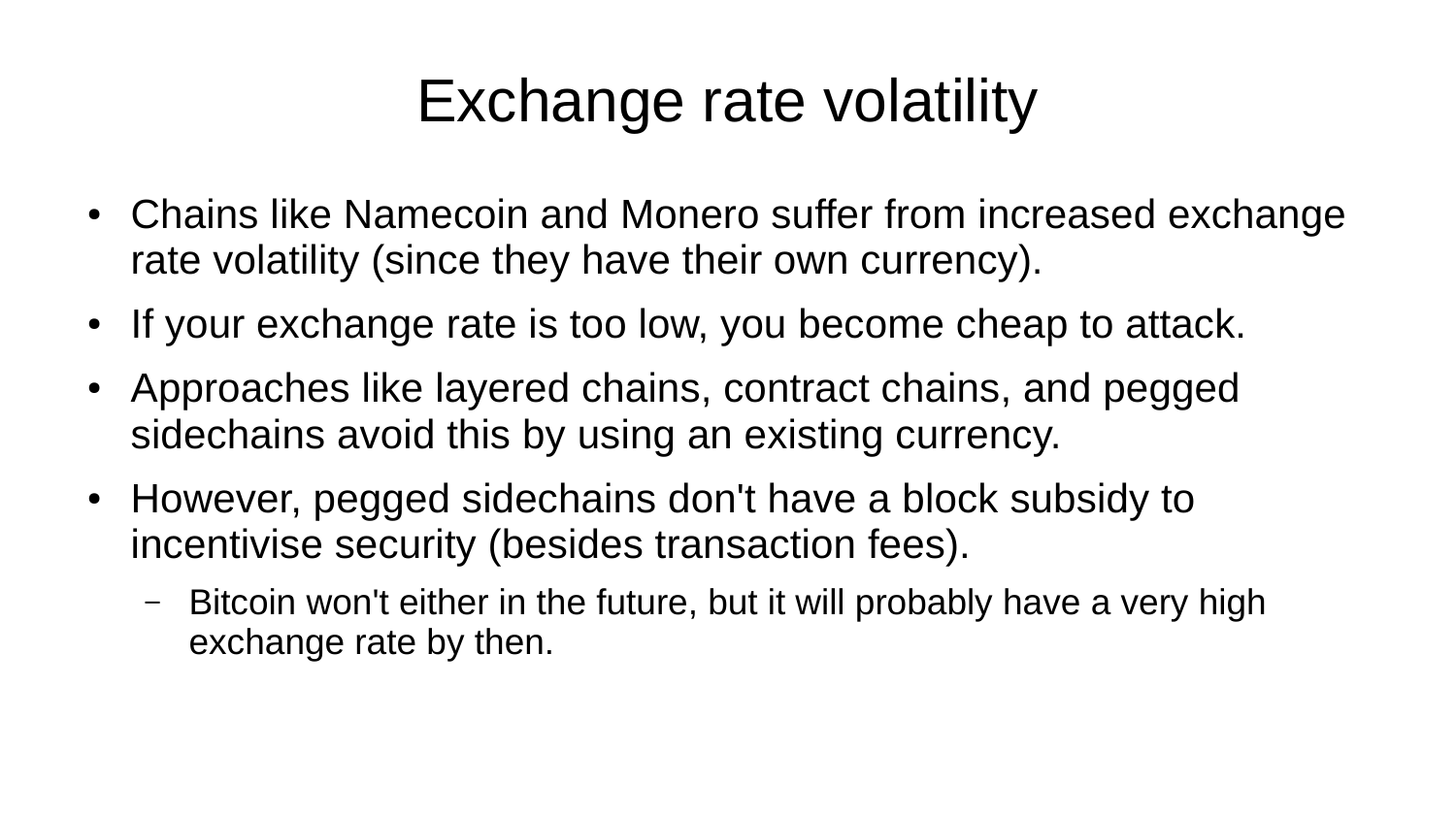# Some final thoughts

- Forking the Bitcoin code and safely maintaining that fork takes a lot of specialized expertise.
- It is rare to find use cases where an existing chain (usually Bitcoin) can't do what you want.
- Most attempts to create a blockchain don't go well.
- If you attempt it, make sure your users are aware of the risks of using experimental code.
	- Yes, your new blockchain's code is experimental.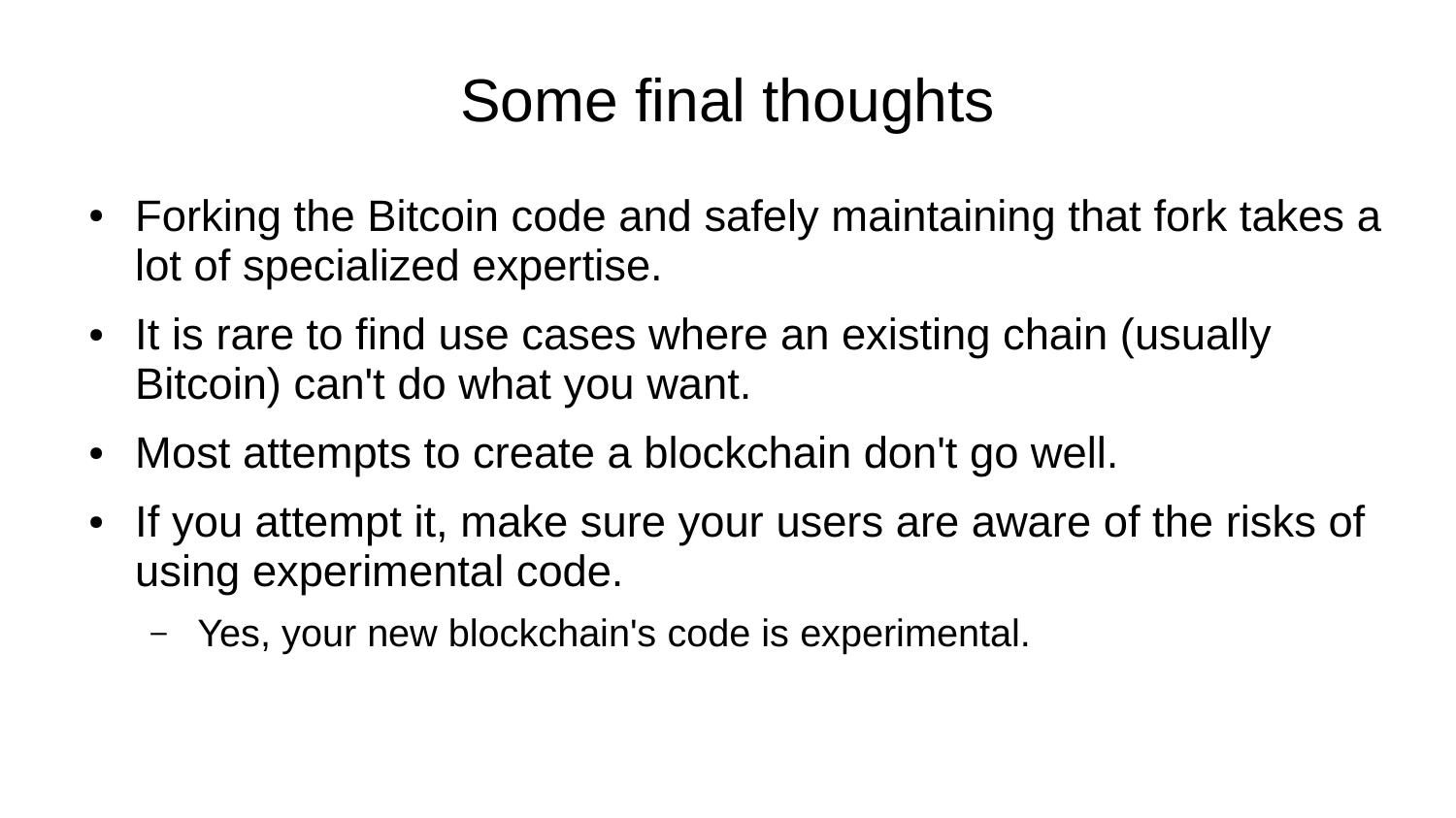# Some final thoughts (2)

- The blockchain field has scams everywhere.
	- Some scams are unintentional.
	- It's important to call out scams and broken designs where you see them.
- The Monero and Namecoin developers regularly get complaints: "Why won't you just collaborate with other projects?"
	- We love collaboration. (E.g. Monero is working on a naming system, and is collaborating with Namecoin on it.)
	- But we also want end users to be aware of what they're getting. Chains with slick marketing but no innovation are ethically problematic.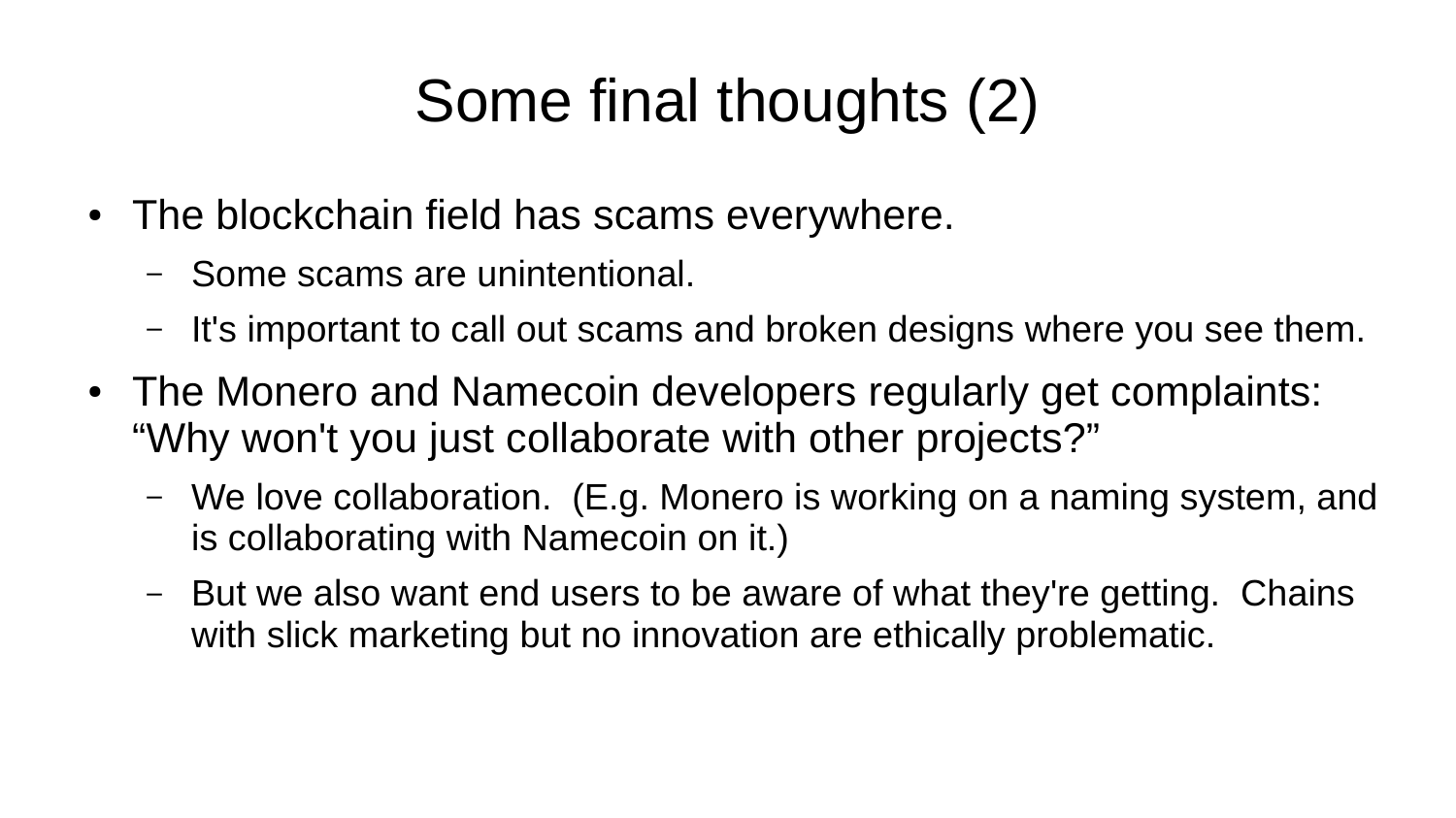# Some final thoughts (3)

- If your idea for a new blockchain can be marketed as "this is an interesting experiment that might yield a really cool system in a few years", there's a decent chance you're okay.
- If your idea for a new blockchain is marketed to investors as "this will revolutionize <Insert Industry Here> and is therefore a good investment", there's a strong chance that you've overestimated the technical soundness of your hypothetical blockchain.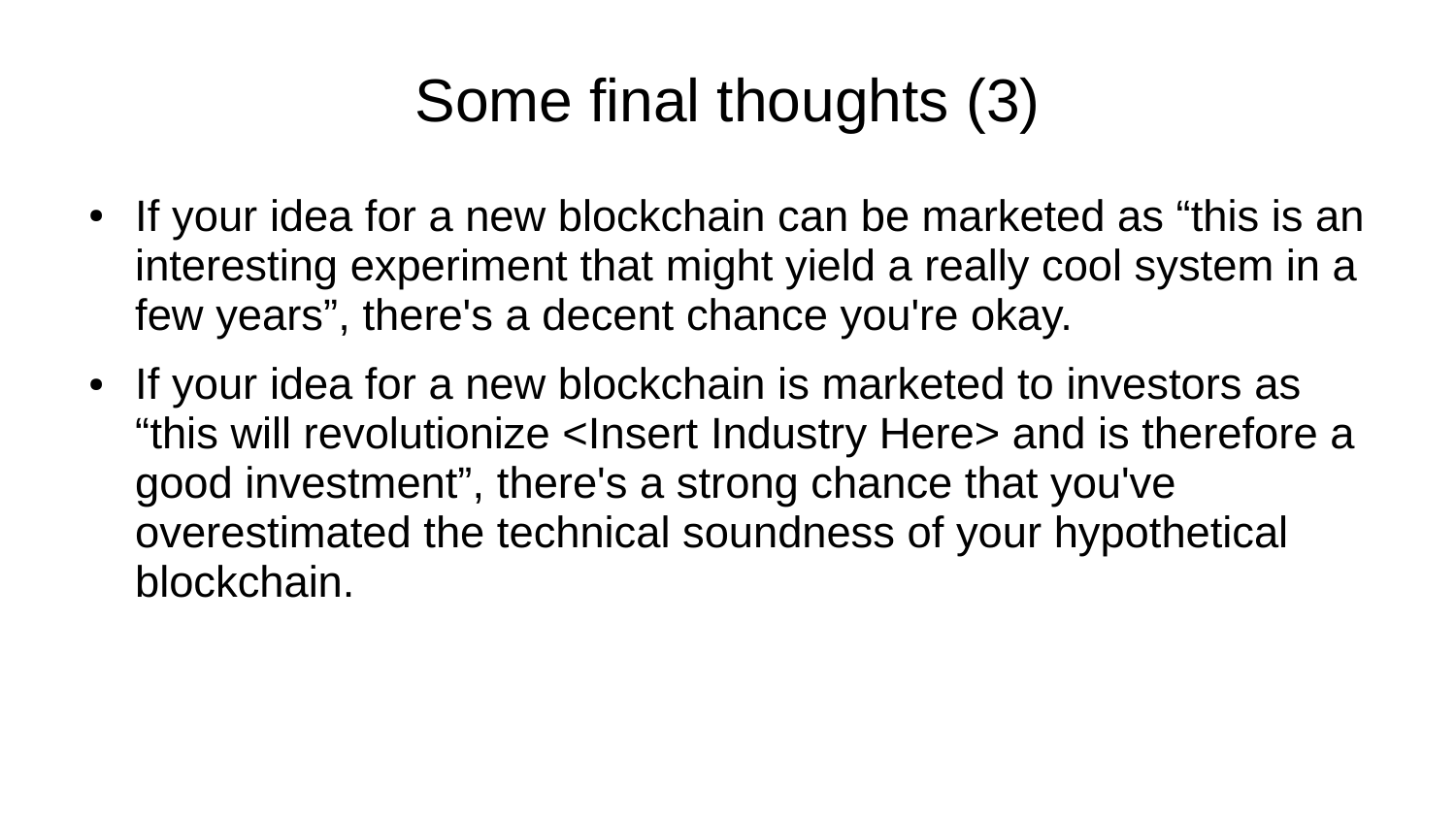# Some final thoughts (4)

- No one benefits from the blockchain field being famous for illconceived products that lose people's money.
- Blockchains are hard; people will lose their money sometimes.
- Transparency about security tradeoffs goes a long way to ensuring the credibility of our field.